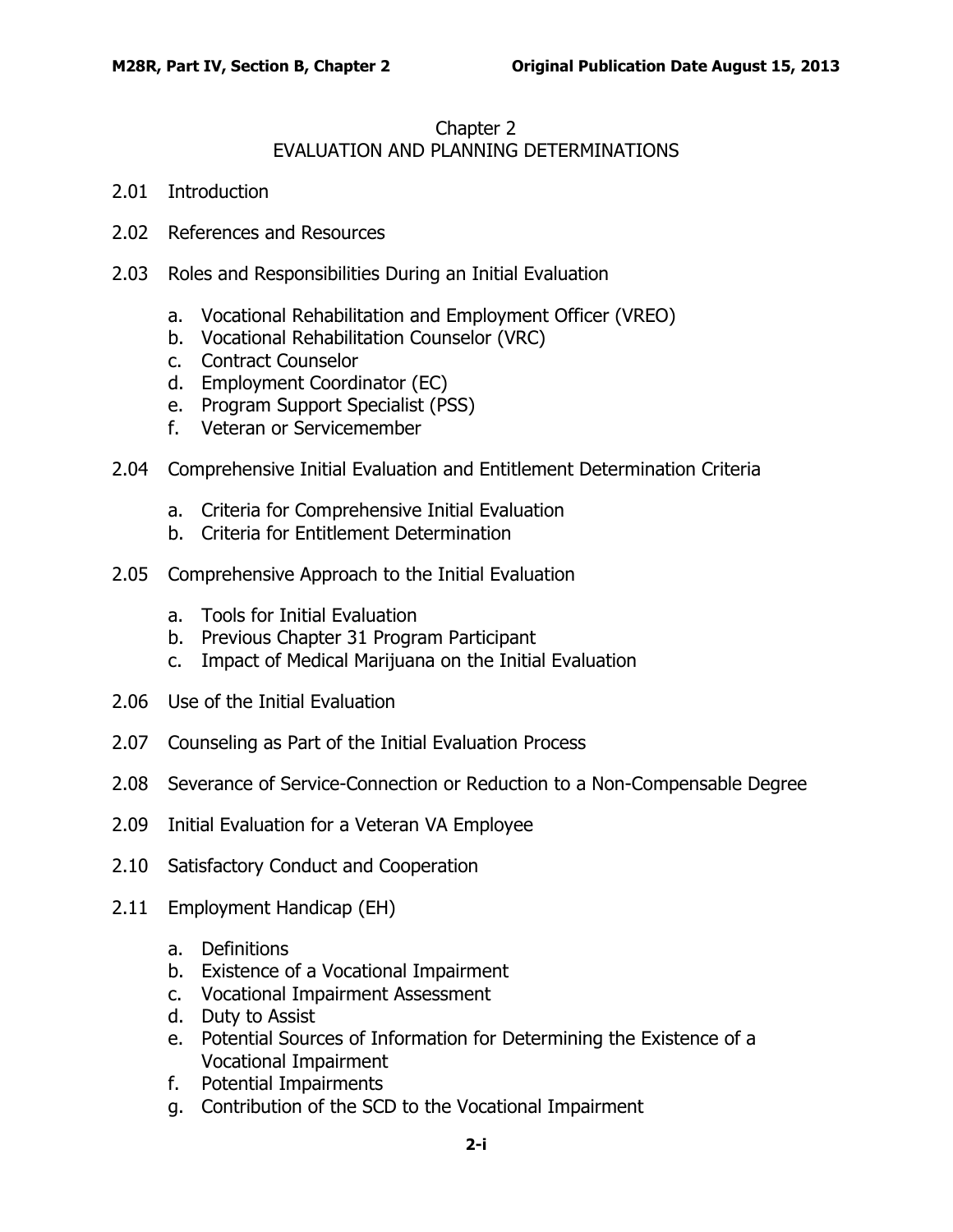- h. [Overcoming the Effects of the Vocational Impairment](#page-15-1)
- i. [Evaluating Veterans or Servicemembers for Overcoming the Impairment](#page-16-0)
- j. [EH Determination](#page-16-1)
- k. [Prompt Notification of the Determination](#page-16-2)
- 2.12 [Serious Employment Handicap \(SEH\)](#page-17-0)
	- a. [Definitions](#page-17-1)
	- b. [Factors for Determining SEH](#page-17-2)
	- c. [When Determining SEH is Required for Entitlement to Services](#page-18-0)
	- d. [Additional Benefits Available to Veterans or Servicemembers with an SEH](#page-18-1)
	- e. [SEH Determination](#page-18-2)
	- f. [Prompt Notification of the Determination](#page-19-0)
- 2.13 [Feasibility of Achieving a Vocational Goal](#page-19-1)
	- a. [Definitions](#page-19-2)
	- b. [Considerations for a Feasibility Determination](#page-20-0)
	- c. [When a Feasibility Determination Cannot be Made](#page-21-0)
	- d. [Actions Following a Feasibility Determination](#page-21-1)
	- e. [Required Documentation to Veterans Service Center \(VSC\)](#page-22-0)
	- f. [Reviews of Infeasibility](#page-22-1)
- 2.14 [Narrative Synthesis](#page-22-2)
- 2.15 [VAF 28-1902b, Counseling Record-Narrative Report](#page-23-0)
	- a. [Part I-Certification of Entitlement/Current Feasibility](#page-23-1)
	- b. [Part II-Counseling Narrative](#page-24-0)
- 2.16 [Entitlement Determination Documentation in Corporate WINRS \(CWINRS\)](#page-30-0)
- 2.17 [Documents Used to Conduct an Initial Evaluation](#page-30-1)
	- a. [VA Forms](#page-31-0)
	- b. [CWINRS Letters](#page-32-0)
- Appendix O. VA Forms
- Appendix T. Alternate Regional Offices
- Appendix AF. VA Letters
- Appendix BP. RWT Evaluation Job Aid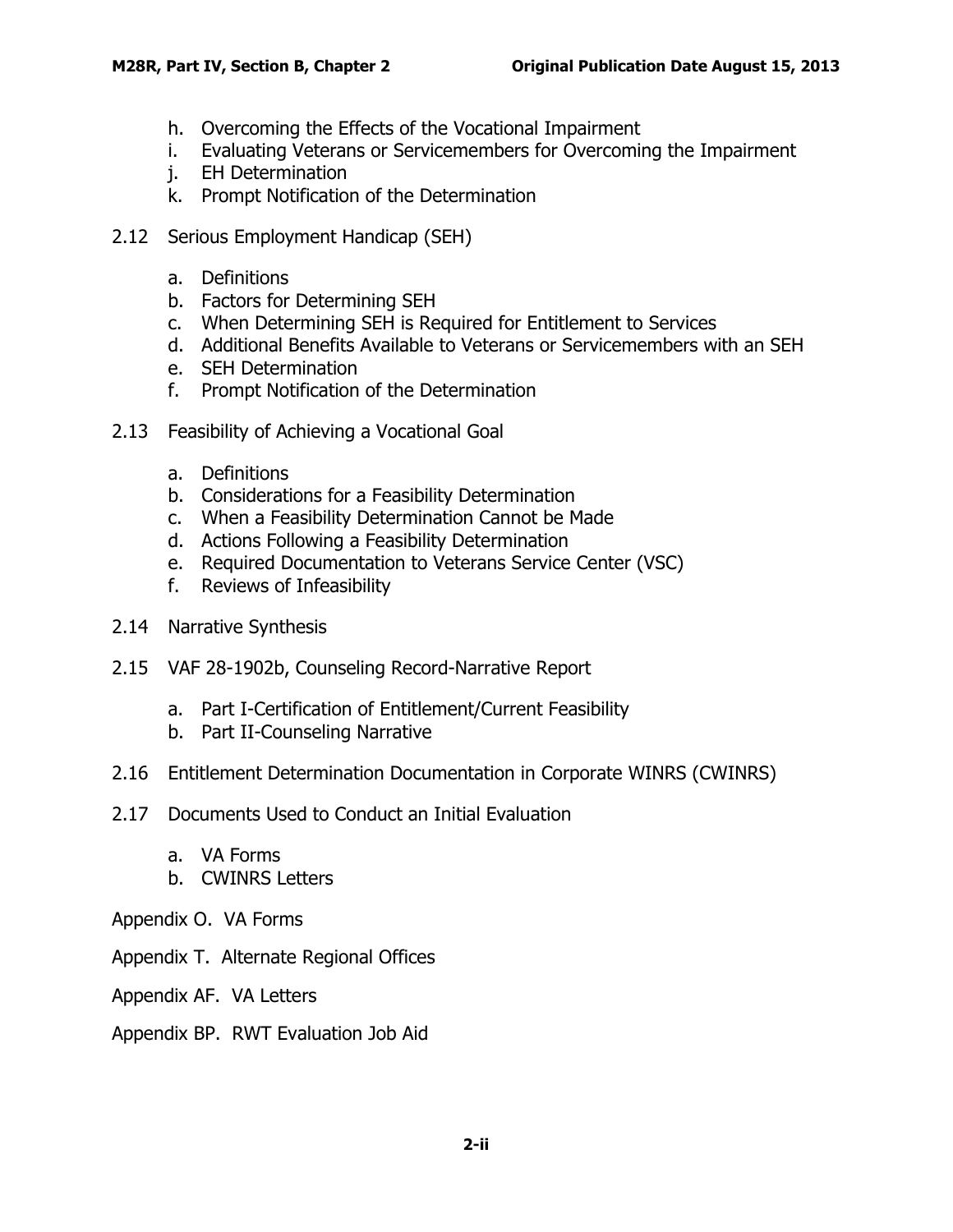## Chapter 2 EVALUATION AND PLANNING DETERMINATIONS

## <span id="page-2-0"></span>2.01 Introduction

(Change Date July 2, 2014)

Before a Veteran or Servicemember can receive services from the Department of Veterans Affairs (VA) Vocational Rehabilitation and Employment (VR&E) program, a Vocational Rehabilitation Counselor (VRC) must make a determination as to whether or not he/she is entitled to services (see 38 United States Code [U.S.C.] 3102 and 38 Code of Federal Regulations [CFR] 21.40) based on a comprehensive initial evaluation. There must be an official entitlement determination on all claims for VR&E services.

Once the VRC makes the determination, the VRC is required to determine whether or not it is currently feasible for the Veteran or Servicemember to obtain and maintain suitable employment (38 U.S.C. 3101). This chapter contains the statutory and regulatory provisions regarding the evaluation and planning determination process.

- <span id="page-2-1"></span>2.02 References and Resources (Change Date February 19, 2019)
	- Laws: 38 U.S.C. 3101 38 U.S.C. 3102 38 U.S.C. 3106 38 U.S.C. 3109 38 U.S.C. Chapter 11 Public Law (Pub. L.) 110-181, National Defense Authorization Act (NDAA) Pub. L. 112-56, Vow to Hire Heroes Act

Regulations: 38 CFR 3.105 38 CFR 21.33 38 CFR 21.40 38 CFR 21.44 38 CFR 21.48 38 CFR 21.50 38 CFR 21.51 38 CFR 21.53 38 CFR 21.57 38 CFR 21.78 38 CFR 21.196 38 CFR 21.198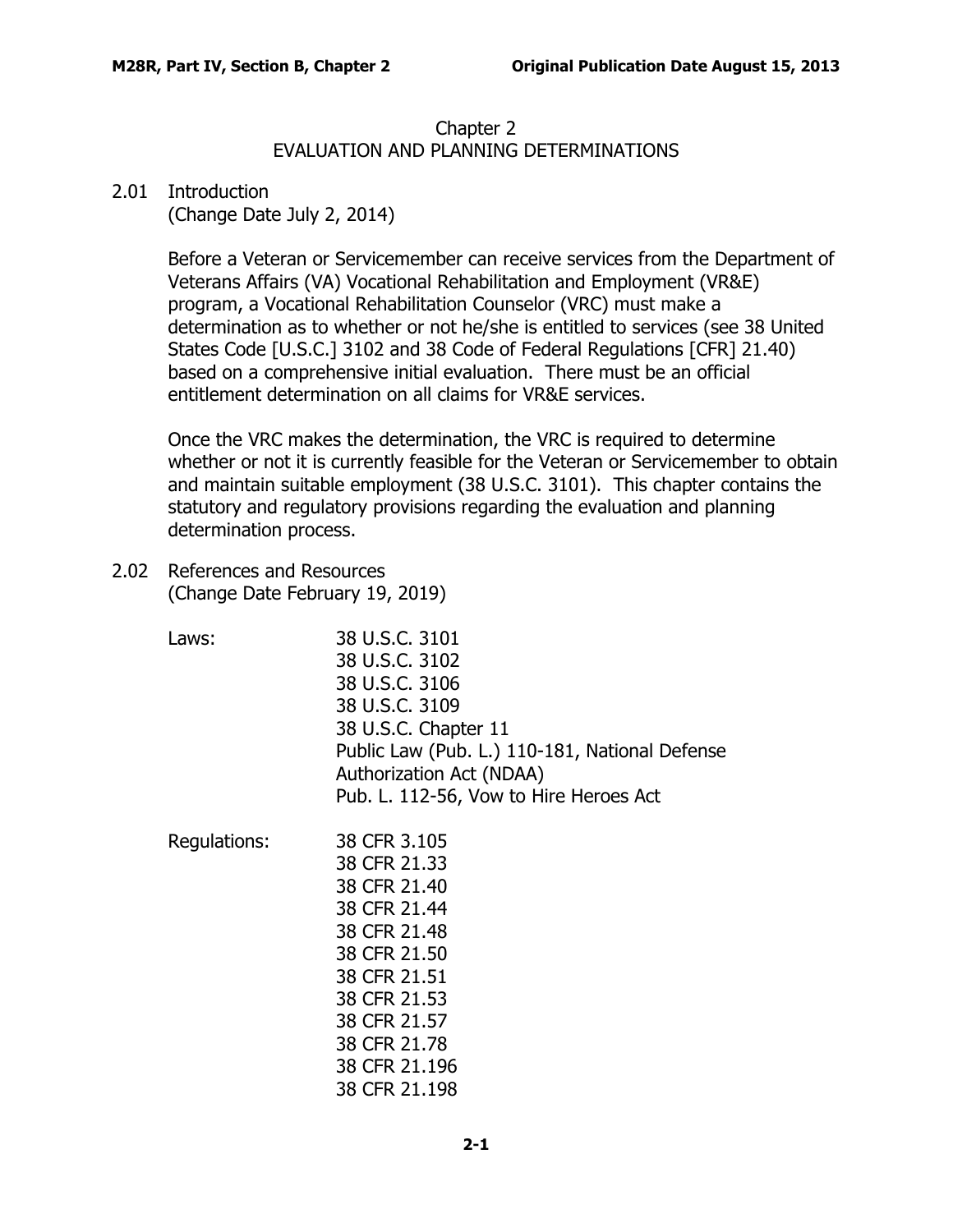- VA Forms (VAF): VAF 20-0998, Your Rights to Seek Further Review of our Decision (Note – this form replaced all versions of VAF 4107 effective February 19, 2019) VAF 28-0800, Vocational Rehabilitation and Employment Program Orientation VAF 28-1902b, Counseling Record - Narrative Report VAF 28-1902w, Rehabilitation Needs Inventory (RNI) VAF 3288, Request for and Consent to Release of Information from Claimant's Records VAF 28-8606, Notes from Counseling and Next Steps VAF 28-8861, Request for Medical Services – Chapter 31
- <span id="page-3-1"></span><span id="page-3-0"></span>2.03 Roles and Responsibilities During an Initial Evaluation
	- a. Vocational Rehabilitation and Employment Officer (VREO) (Change Date August 15, 2013)

The VREO is responsible for the management of all VR&E initial evaluation activities, which includes providing guidance and direction to VR&E staff and oversight of VR&E decisions for entitlement to services.

<span id="page-3-2"></span>b. Vocational Rehabilitation Counselor (VRC) (Change Date July 2, 2014)

The VRC facilitates the Veteran or Servicemember's full participation and understanding of the initial evaluation process through the use of a comprehensive one-on-one initial interview. To do this, the VRC:

- 1. Obtains information needed to make the entitlement determination including Employment Handicap (EH) (see section 2.11 in this chapter for information on EH); Serious Employment Handicap (SEH) (see section 2.12 in this chapter for information on SEH); and current feasibility for achievement of a vocational goal (see section 2.13 in this chapter). The VRC uses the information found in VAF 28-1902w, Rehabilitation Needs Inventory (RNI) (provided by the Veteran or Servicemember), and other information obtained from medical records, intake interview, etc., when making the entitlement determination.
- 2. Conducts and/or coordinates vocational evaluations.
- 3. Conducts and/or coordinates extended evaluations when appropriate.
- 4. Conducts and/or coordinates evaluation of independent living needs.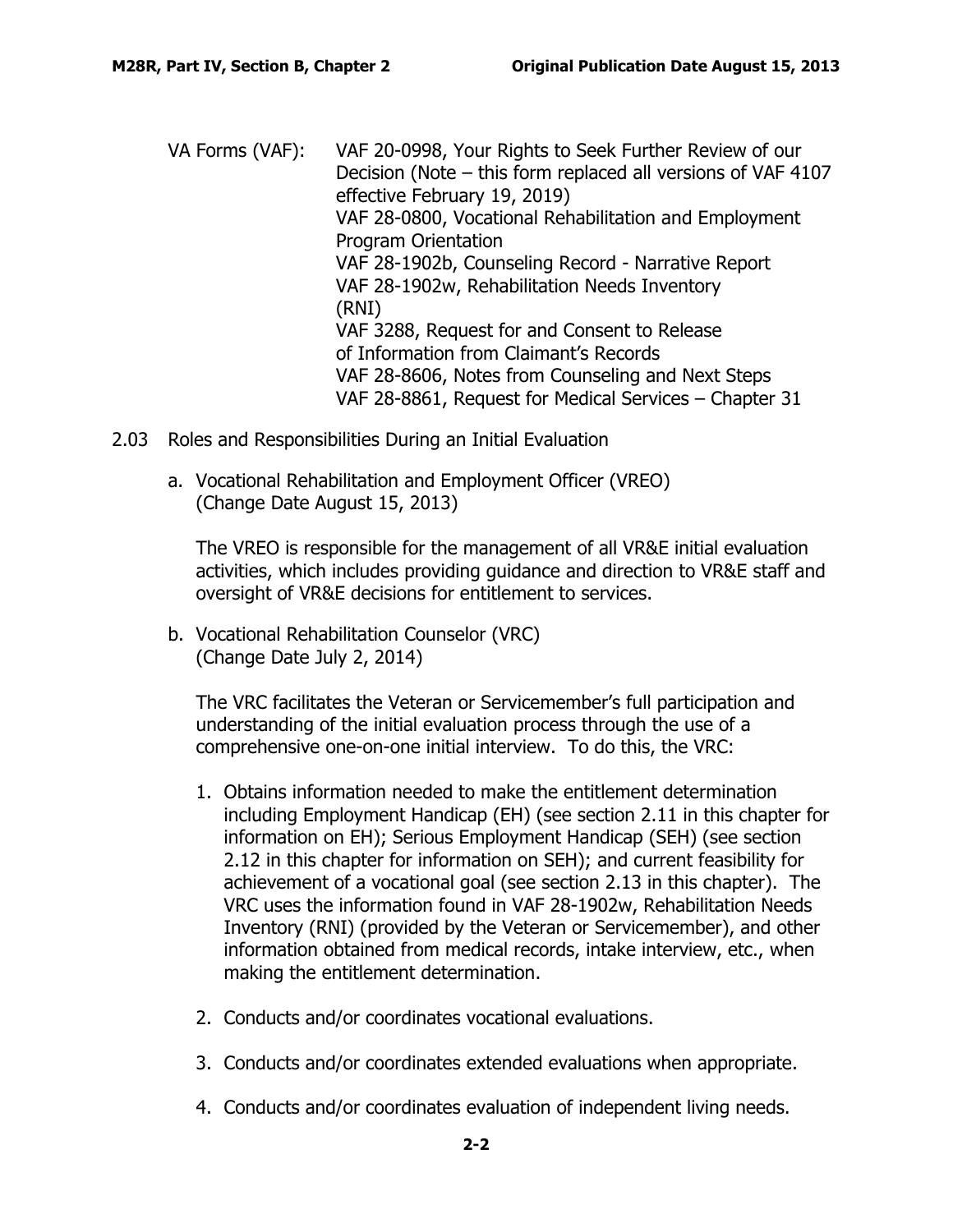- 5. Documents and justifies the decision making process in Corporate WINRS (CWINRS); updates Claim Processing tab, Disposition and Entitlement Determination fields; and VAF 28-1902b, Counseling Record - Narrative Report. See section 2.15 in this chapter for information on how to complete VAF 28-1902b.
- <span id="page-4-0"></span>c. Contract Counselor

(Change Date July 2, 2014)

The VRC may use a contract counselor for some elements of the comprehensive initial evaluation in order to expedite the process. The contract counselor conducts activities relating to initial or vocational evaluations under the direction of the VREO, Assistant VREO (AVREO) or VRC.

The role of the contract counselor is limited to the development of information necessary for the VRC to make entitlement determination and rehabilitation planning decisions. The contract counselor cannot make eligibility, entitlement, or feasibility decisions. In addition, the contract counselor cannot develop or sign a plan of service, deny a benefit, process payments, or take any adverse action. The VRC is responsible for each of these actions, as well as all inherently governmental decisions.

<span id="page-4-1"></span>d. Employment Coordinator (EC) (Change Date August 15, 2013)

The EC assists the VRC and the Veteran in the development of the rehabilitation plan by providing labor market information, employment and salary information, job specific information and other information related to the successful hiring of the Chapter 31 program participants. In addition, the EC assists Veterans and Servicemembers in the use of the Job Resource Lab (JRL). See M28R.IV.B.4 for information on using the JRL.

<span id="page-4-2"></span>e. Program Support Specialist (PSS) (Change Date August 15, 2013)

The PSS is a member of the administrative staff. He/she processes the Chapter 31 application through the Generated Eligibility Determination (GED) by obtaining the Veteran or Servicemember's prior training information. The PSS may also verify the Veteran or Servicemember's Service-Connected Disability (SCD) rating or National Defense Authorization Act (NDAA) eligibility. He/she needs this information to calculate the amount of entitlement (number of months the Veteran has in order to participate in the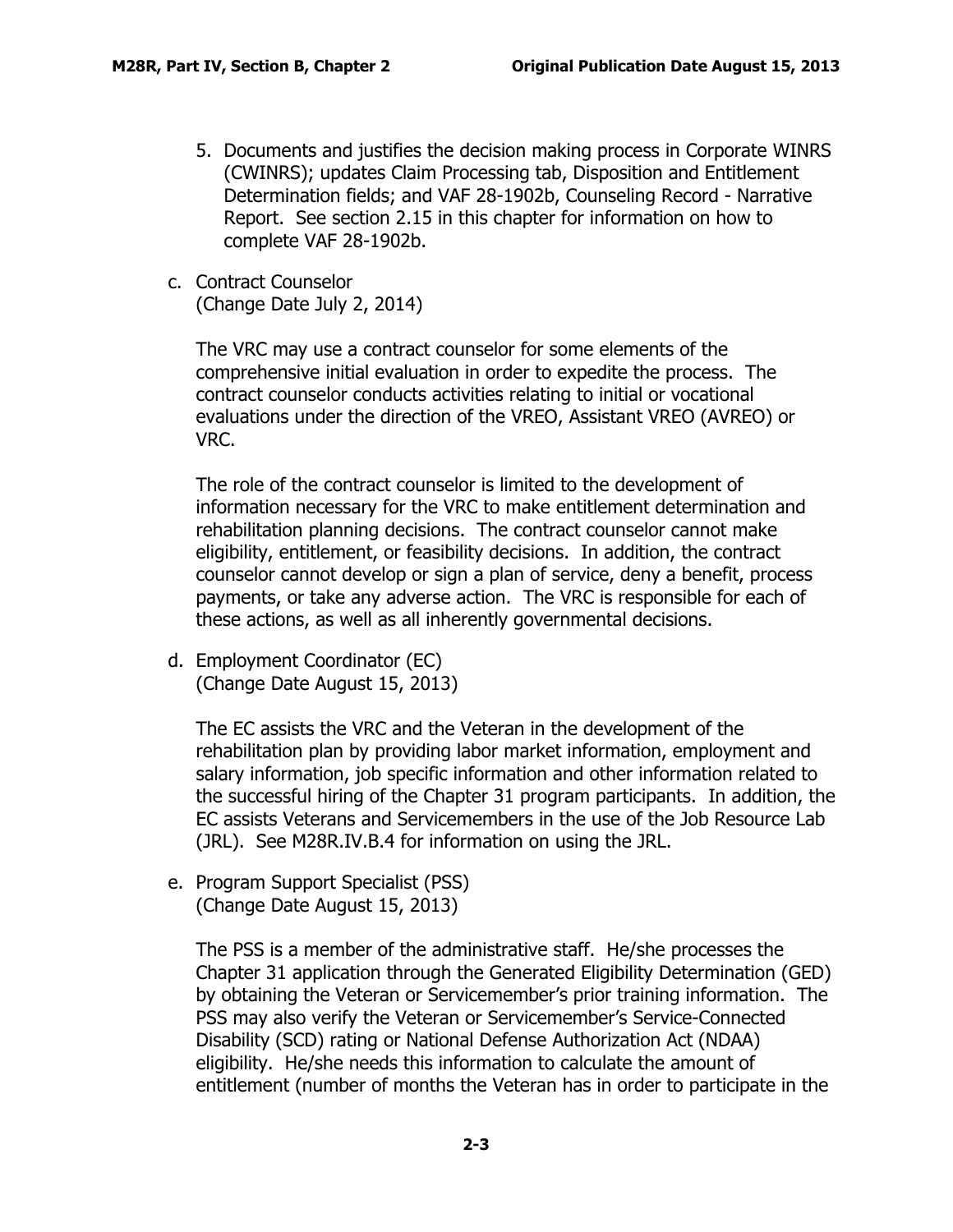Chapter 31 program), and to determine the basic period of eligibility by establishing the Veteran's Eligibility Termination Date (ETD).

<span id="page-5-0"></span>f. Veteran or Servicemember (Change Date August 15, 2013)

The Veteran or Servicemember cooperates with the VRC in completing the initial evaluation; attends the Chapter 31 orientation; and participates in the evaluation process, all entitlement determination activities, and rehabilitation planning activities.

- <span id="page-5-2"></span><span id="page-5-1"></span>2.04 Comprehensive Initial Evaluation and Entitlement Determination Criteria
	- a. Criteria for Comprehensive Initial Evaluation (Change Date August 15, 2013)

A comprehensive initial evaluation must be provided to all eligible Veterans or Servicemembers who file an application for vocational rehabilitation services and meet the following criteria, per 38 CFR 21.50 and 38 CFR 21.40.

1. Veterans with a SCD (Change Date August 15, 2013)

Veterans with a SCD under 38 U.S.C. Chapter 11 who incurred or aggravated the disability(ies) in active military, naval or air service on or after September 16, 1940 may receive an initial evaluation.

2. Servicemember Awaiting Discharge (Change Date July 2, 2014)

Servicemembers awaiting discharge from active military, naval or air service, are hospitalized or receiving outpatient medical care, services or treatment for a disability that VA will likely determine to be an SCD may receive an initial evaluation. In addition, VA must have determined that the hospital or other medical facility providing the hospitalization, care, service or treatment is doing so under contract or agreement with the Secretary concerned, or is under the jurisdiction of the Secretary of VA or the Secretary concerned.

Whenever possible, hospitalized Veterans or Servicemembers should be provided an evaluation at the facility where they are receiving medical treatment.

3. Individual with a Disability (Change Date July 2, 2014)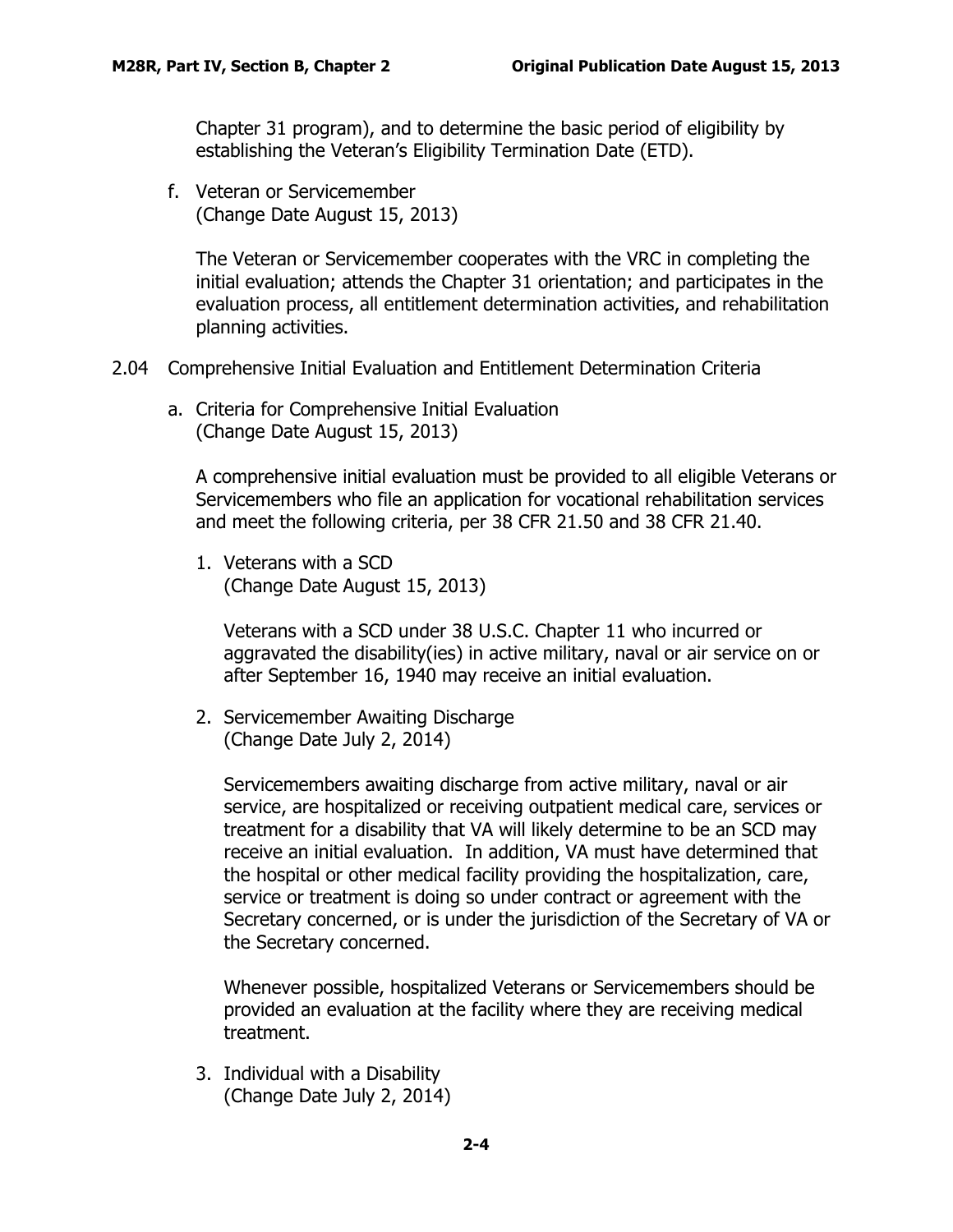An individual may receive in initial evaluation if he/she has a disability, or combination of disabilities, that will likely be:

- At least 10 percent compensable under 38 U.S.C. Chapter 11 and he/she originally applied for assistance under 38 U.S.C. Chapter 31 after March 31, 1981 and before November 1, 1990.
- At least 20 percent compensable under 38 U.S.C. Chapter 11 and he/she originally applied for assistance under 38 U.S.C. Chapter 31 on or after November 1, 1990.
- 4. Entitlement Under NDAA (Change Date July 2, 2014)

As a result of the enactment of Pub. L. 110-181, a Servicemember who incurs a serious illness or injury that may render him/her unable to perform his/her military duties is determined eligible and entitled to Chapter 31 services without regard to a VA SCD rating, memorandum rating, or a determination of an EH.

Although entitlement is automatic if the Servicemember provides VAF 28- 1900, qualifying documentation, and attends the initial appointment with the VRC, VR&E must still provide the Servicemember with a comprehensive initial evaluation in order to identify the extent of services available to, and most appropriate for, the Servicemember. The VRC will document the determination of EH, SEH and/or the feasibility of achieving a vocational goal on VAF 28-1902b (see section 2.15 in this chapter for information on how to fill out the VAF 28-1902b). The VRC must include the following statement on VAF 28-1902b:

"Based on documentation filed in the VR&E record, (list qualifying documentation), the applicant has established eligibility and entitlement to Chapter 31 services effective xx/xx/xxxx in accordance with PL 110-181, as extended by PL 112-56. Therefore, the usual determinations are not necessary to establish entitlement. However, the initial evaluation will be completed to assess impairment(s) to employability and to determine Employment Handicap, Serious Employment Handicap, and feasibility of achieving a vocational goal. These decisions will be the basis for rehabilitation planning regarding the type and extent of services available to, and most appropriate for, the applicant."

It is important to note that if the Servicemember separates from the military prior to reporting for the initial appointment with VR&E, the Servicemember may not be found eligible and entitled under PL 110-181,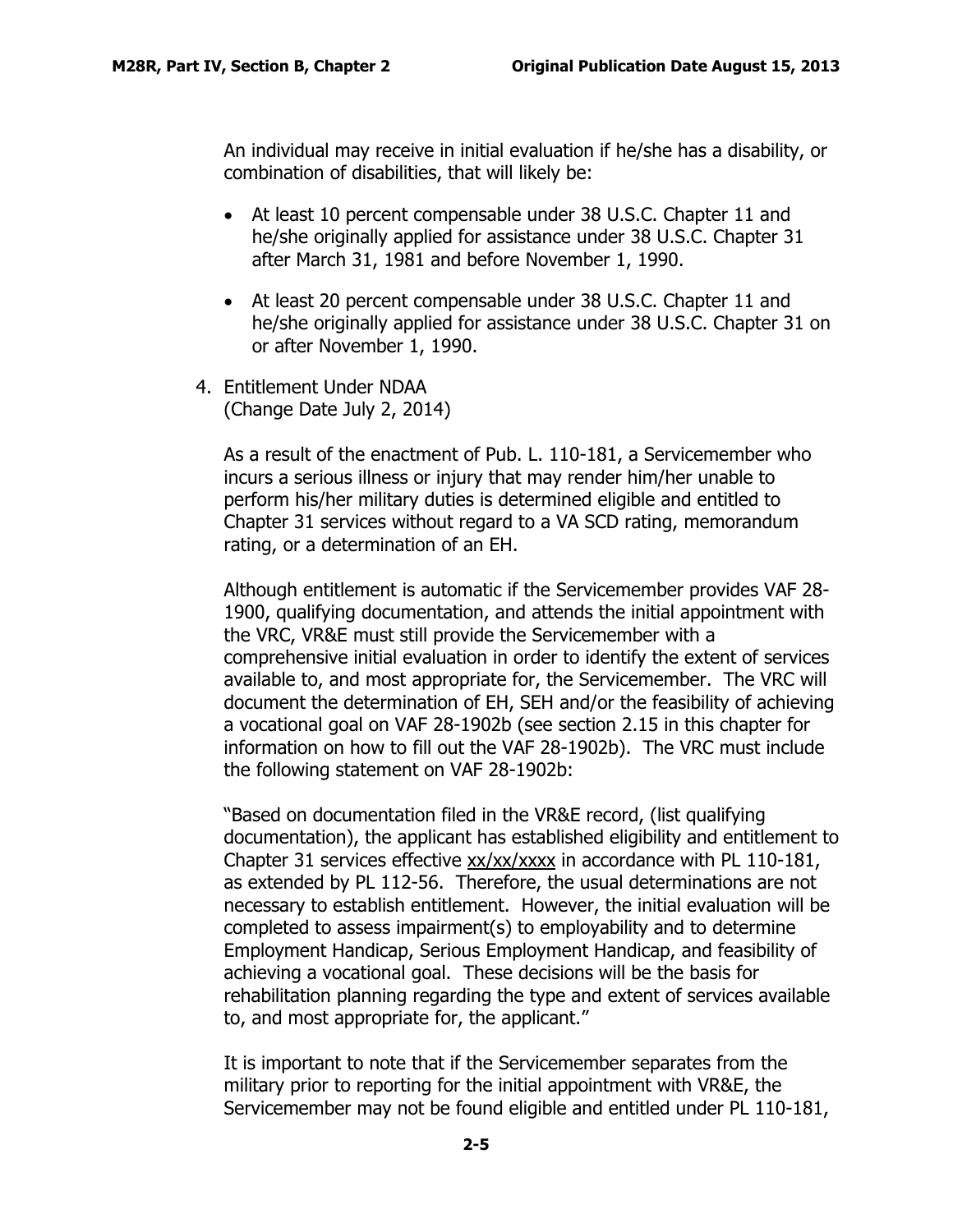as extended by PL 112-56. The individual no longer meets the criteria of being a Servicemember and the application must be processed as a Veteran. An IDES proposed rating, a VA memorandum rating, or a final VA rating would be needed for eligibility purposes, and an entitlement decision must be made if the individual is not a Servicemember when reporting for the initial appointment.

<span id="page-7-0"></span>b. Criteria for Entitlement Determination (Change Date July 11, 2017)

There must be an official entitlement determination on all claims for Chapter 31 benefits if the individual attends the initial evaluation with the VRC. The VRC must process the entitlement determination as follows:

1. Individual Fails to Attend Initial Evaluation (Change Date July 11, 2017)

If the Veteran or Servicemember fails to report for the initial evaluation, the VRC must send a 10-day notification letter prior to discontinuing the claim. However, if the individual reports via telephone or email he/she is not interested in pursuing the claim, the VRC must document the contact in a CWINRS note and may proceed with disallowance. There is no need to wait for the 10-day period to expire if notification was sent. The VRC is not required to make an entitlement determination or complete VAF 28- 1902b in these instances.

2. Individual Attends Initial Evaluation (Change Date July 2, 2014)

If the Veteran or Servicemember attends the initial evaluation, but does not complete the evaluation, the VRC must make an entitlement determination based on the available information. The entitlement decision, whether positive or negative, must be documented in VAF 28- 1902b. See section 2.15 of this chapter for procedures on the how to complete VAF 28-1902b. The VRC must inform the Veteran or Servicemember of the entitlement decision in writing.

If the entitlement decision is negative, the VRC will follow disallowance procedures outlined in section 2.16 of this chapter. If the Veteran or Servicemember does not respond to notice of a positive entitlement decision, the VRC must provide due process prior to discontinuing the case (refer to M28R.III.A.1).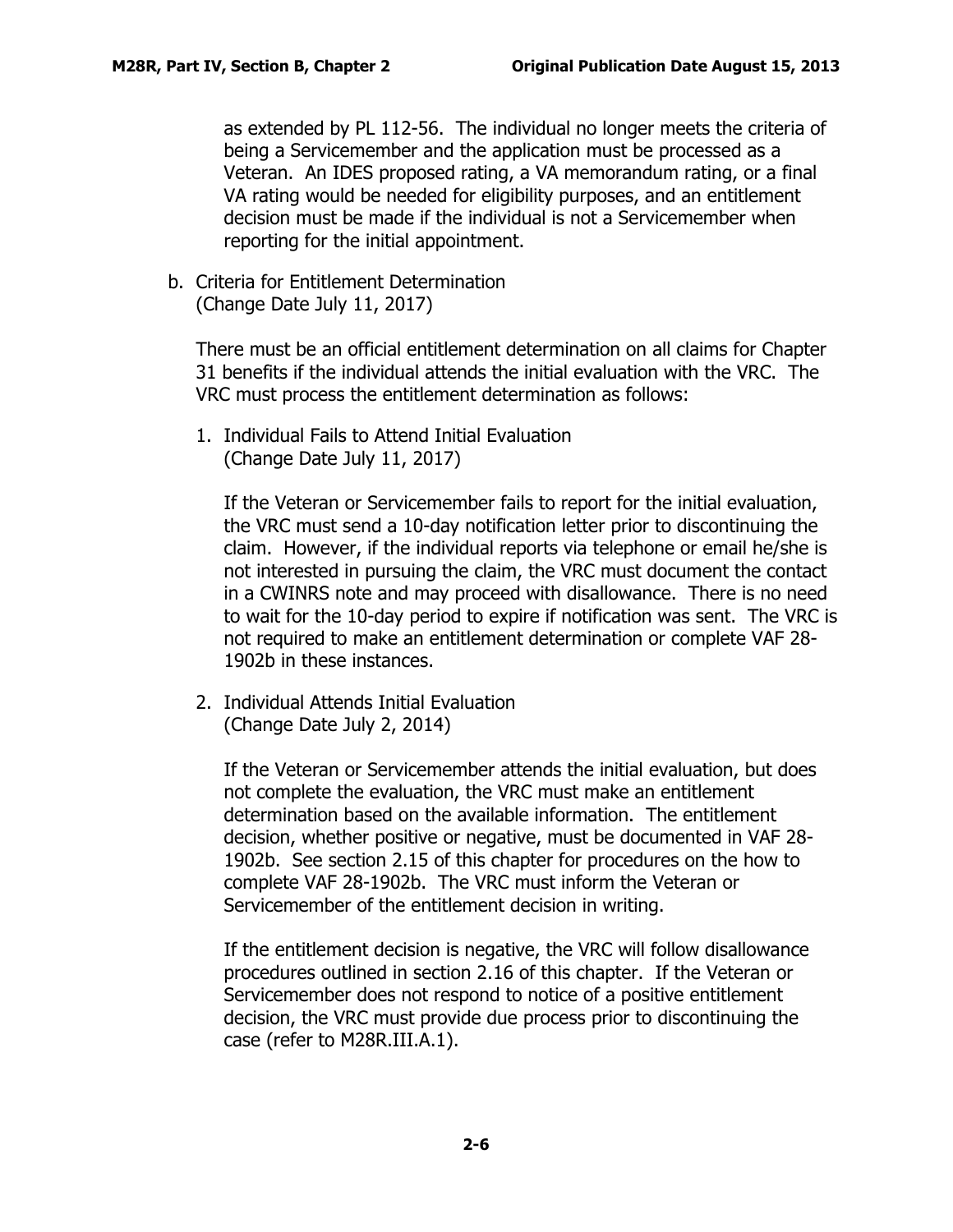If the Veteran or Servicemember attends the initial evaluation and fully participates in the evaluation, then the VRC will provide a comprehensive evaluation as described in the remainder of this chapter.

<span id="page-8-0"></span>2.05 Comprehensive Approach to the Initial Evaluation (Change Date July 2, 2014)

> Only a VRC may conduct a Veteran or Servicemember's comprehensive initial evaluation.

<span id="page-8-1"></span>a. Tools for Initial Evaluation (Change Date July 2, 2014)

> An initial evaluation must provide a thorough and extensive approach for collecting, reviewing and analyzing the extent and effects of a Veteran or Servicemember's SCD or Non-Service-Connected Disability (NSCD) condition(s) indicated in his/her life history data, such as work history, education, training, family and community adjustment. If available, the VRC may use the following tools to assist with the completion of the initial evaluation:

- Previous evaluation of abilities, aptitudes and interests.
- Results of vocational/psychological assessments.
- Results of evaluations and reevaluations by a medical consultant.
- Information garnered from the Vocational Rehabilitation Panel (VRP).
- Information garnered from VA Health Administration (VHA) medical records.
- Information garnered from the Veteran's private medical records.
- Information garnered from State vocational rehabilitation counselors.
- Current RNI.
- <span id="page-8-2"></span>b. Previous Chapter 31 Program Participant (Change Date July 2, 2014)

If a Veteran or Servicemember is a previous Chapter 31 program participant, the VRC must ensure that he/she obtains the individual's previous VR&E record, and checks CWINRS and Share for historical information.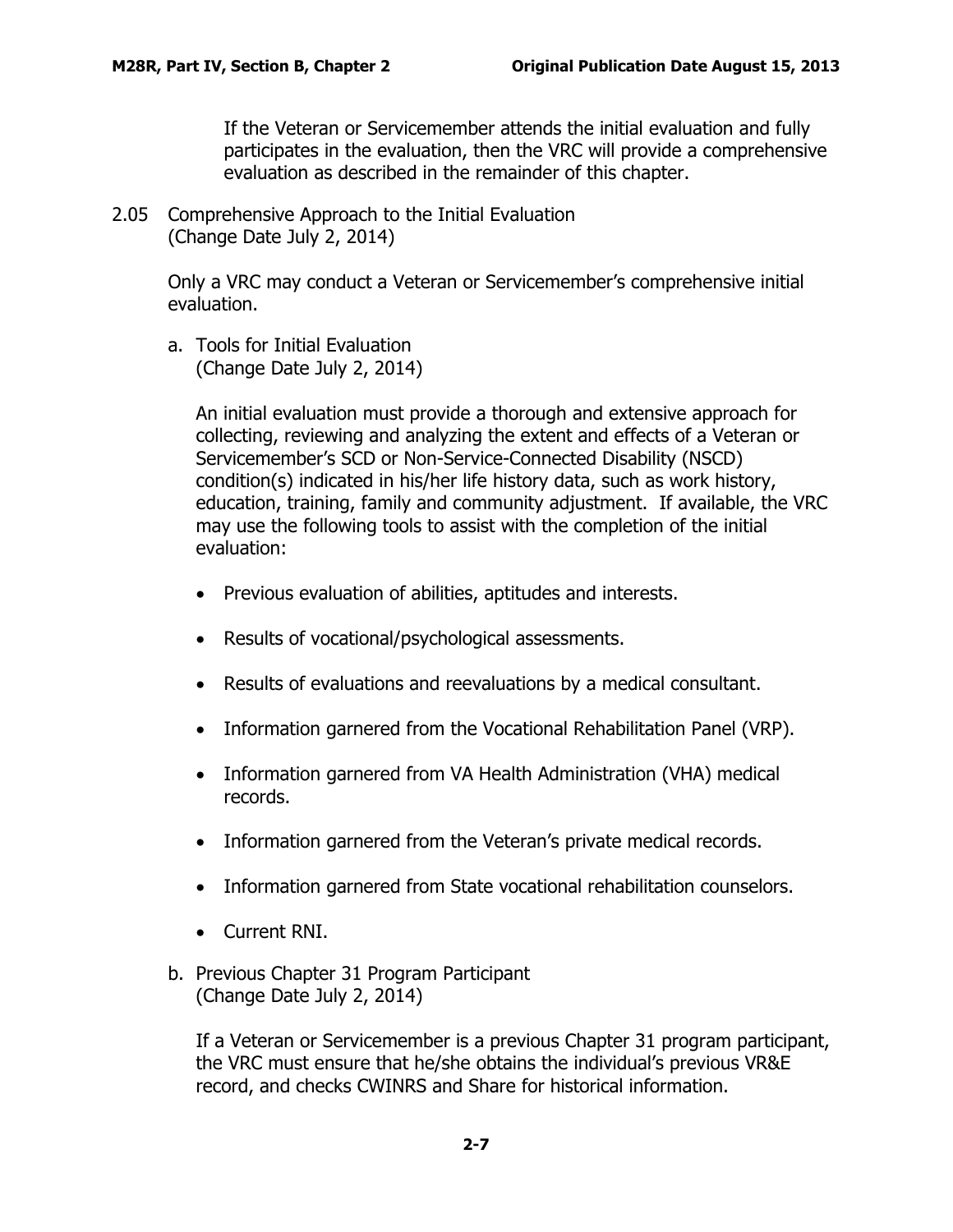When a Veteran or Servicemember has a prior record of Chapter 31 program participation, the VRC must review the reasons for prior case closure during the course of the comprehensive evaluation. For both prior rehabilitations and prior discontinuances, the VRC must determine if the circumstances that contributed to the prior rehabilitation or discontinuance would prevent the Veteran from benefiting from additional vocational rehabilitation, or if the circumstances have been removed. If the prior case was closed in rehabilitated status, or in discontinued status with a finding of Maximum Rehabilitation Gain (MRG), the VREO or designee must concur with reopening the case if the Veteran or Servicemember reapplies less than one year after the date of prior case closure.

Written authorization must be obtained from the Veteran or guardian prior to requesting information on previous training and medical background from sources other than the Veteran, Servicemember or VA. The correct form to use is VAF 3288, Request for and Consent to Release of Information from Claimant's Records.

<span id="page-9-0"></span>c. Impact of Medical Marijuana on the Initial Evaluation (Change Date July 2, 2014)

A Veteran's use of medical marijuana may not bar access to a program of vocational rehabilitation services. If the Veteran meets the basic entitlement criteria set forth in 38 CFR 21.40, as described in detail in this chapter, then he/she will be allowed entrance into the VR&E program. While basic entitlement is not affected, the VRC must consider the impact of the use on medical marijuana on the feasibility of certain vocational goals.

<span id="page-9-1"></span>2.06 Use of the Initial Evaluation (Change Date August 15, 2013)

> A comprehensive initial evaluation for a Veteran or Servicemember must include, but is not limited to, the following:

- Development and analysis of information necessary to obtain a general understanding of the whole individual.
- Determination of the effect(s) of his/her SCD and NSCD condition(s) on obtaining employment.
- Assessment of other life circumstances.
- Evaluation of his/her capacity for suitable employment and/or independence in daily living (38 U.S.C. [3109\)](http://www4.law.cornell.edu/uscode/38/3109.html).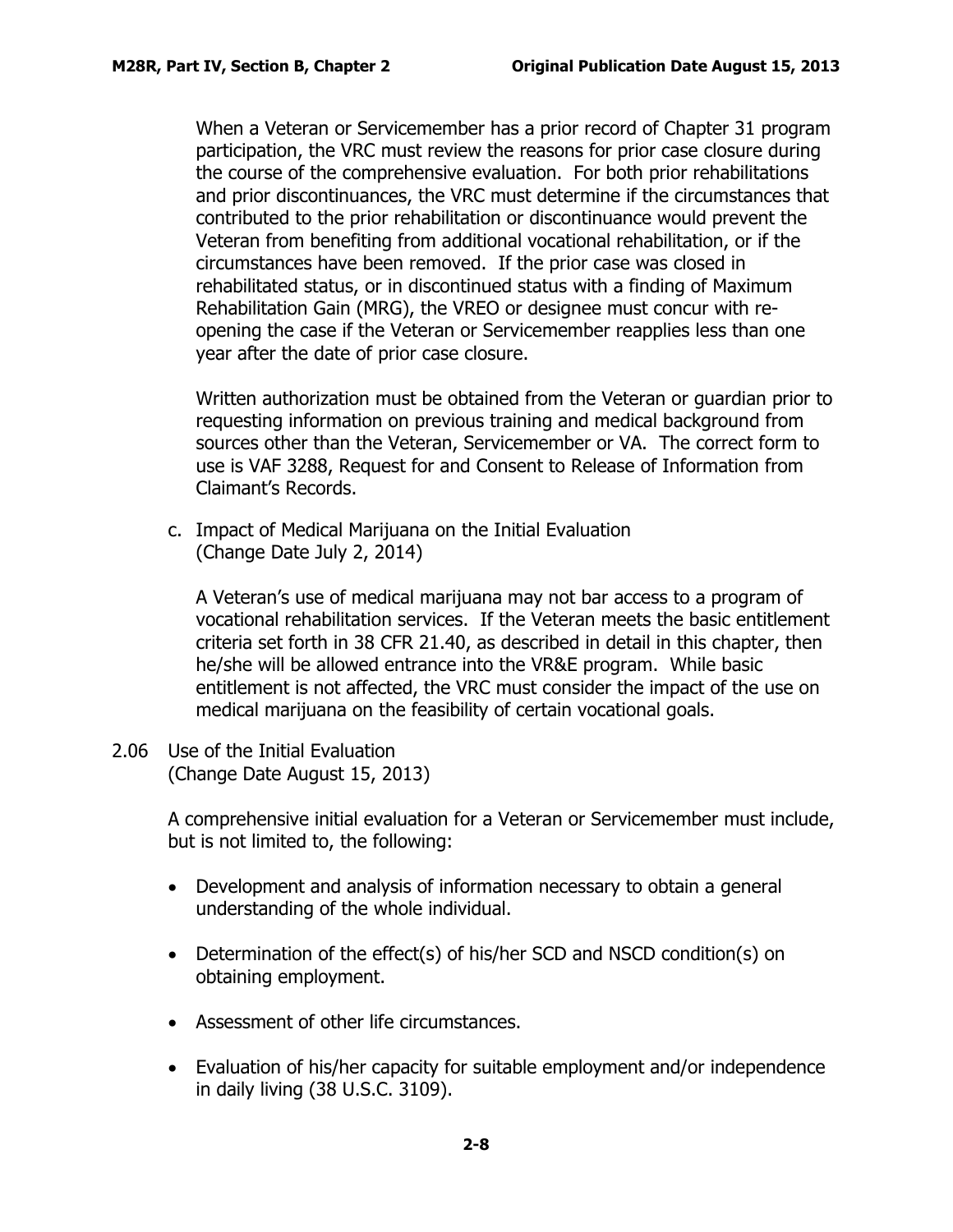- Entitlement determination to Vocational Rehabilitation Services, and if he/she meets the criteria for EH or SEH (38 U.S.C. [3106\)](http://www4.law.cornell.edu/uscode/38/3106.html).
- Discussion of his/her vocational skills and needs.
- Identification of barriers that may impact his/her employability.
- If he/she is determined not entitled to vocational rehabilitation services, a referral to other resources and programs for which he/she may qualify.
- <span id="page-10-0"></span>2.07 Counseling as Part of the Initial Evaluation Process (Change Date August 15, 2013)

Professional counseling services are crucial to the entire rehabilitation process and indispensable to the proper choice, provision and use of rehabilitation services. The VRC must use counseling methods to thoroughly understand the Veteran or Servicemember's situation, to help in properly addressing barriers which may impact successful program participation and completion and to identify the services he/she needs to overcome these barriers.

<span id="page-10-1"></span>2.08 Severance of Service-Connection or Reduction to a Non-Compensable Degree (Change Date August 15, 2013)

If a Veteran who has applied for VR&E receives a rating action which proposes severance of service-connection or reduction to a non-compensable degree or zero percent and his/her initial evaluation has not begun or is in process, all processes relating to the determination of entitlement or induction into training must be immediately suspended. If the proposed rating action becomes final, his/her application must be denied as specified in 38 CFR 21.48 and 38 CFR 3.105.

<span id="page-10-2"></span>2.09 Initial Evaluation for a Veteran VA Employee (Change Date December 17, 2018)

> All applicants requesting Chapter 31 benefits, including Veteran VA employees working in a Regional Office (RO), are required to meet with a VRC to complete a comprehensive initial evaluation. Due to the sensitive nature of the counseling process, these evaluations must not be completed at the RO where the Veteran applicant is employed. The policy for completing an initial evaluation for a Veteran VA employee is as follows:

> • A comprehensive evaluation will be conducted in person and an entitlement decision will be made at the designated alternate RO. See Appendix T for list of Alternate Regional Offices. When temporarily transferring cases to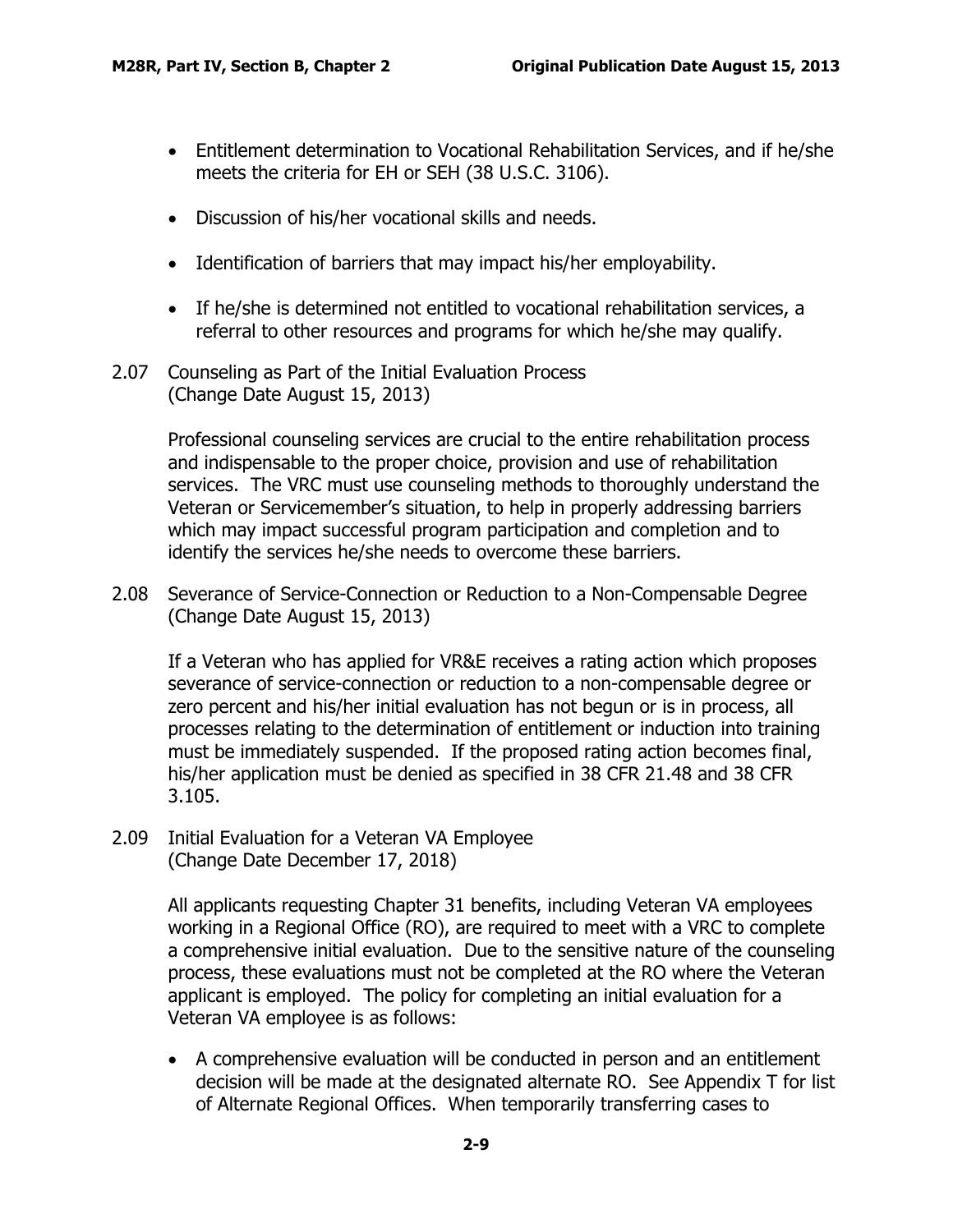alternate ROs, consideration must be given to required travel and other factors that could delay or disrupt the evaluation process. Assignment of alternate RO was determined based on geographic proximity, keeping in mind area of jurisdiction. The case transfer is completed electronically by following guidance in the training provided in the Talent Management System, # 4488155.

- If the Veteran VA employee is unable to make the trip to the alternate RO due to his/her disability or other life circumstances, the employing RO could contract out a comprehensive assessment to a contract counselor and then send the file with the contracted assessment to the alternate RO. A VRC at the alternate RO could then meet with the Veteran by video conferencing for the entitlement decision. If there is no VetSuccess contract in place, the RO would locally procure this service, with the assistance of the contract specialist responsible for that RO. If a VetSuccess contract exists, the employing RO would use it to procure the contracted services.
- After the Veteran VA employee's evaluation and entitlement decision is completed at the alternate RO, the VR&E record will be transferred back to the initiating RO. If the Veteran VA employee is found entitled to services, a VRC will be assigned to develop and implement the rehabilitation plan. The VR&E record, if paper-based, will be maintained in locked files.

The case manager must follow the procedures for intraregional transfer of cases outlined in M28R.III.A.3.

<span id="page-11-0"></span>2.10 Satisfactory Conduct and Cooperation (Change Date February 19, 2019)

> It is essential that the Veteran or Servicemember cooperates and maintains satisfactory conduct during the evaluation process. The VRC must apply sound counseling principles to secure and sustain the Veteran or Servicemember's cooperation. The VRC must look at underlying issues that may be affecting the Veteran's ability or desire to cooperate in the initial evaluation. The VRC should thoroughly review the Veteran or Servicemember's medical records and information garnered at the initial evaluation appointment if available to help him/her to understand the source of the Veteran or Servicemember's noncooperation. If the VRC is not able to ascertain why the Veteran or Servicemember is not cooperating after reviewing his/her records and discussing it with him/her, the VRC must inform the Veteran or Servicemember in writing of a possible discontinuance of services due to his/her non-cooperation and unsatisfactory conduct. This letter must provide a period of at least 30 days due process for the Veteran or Servicemember to respond to discuss any barriers to participation, and to re-engage in evaluation and planning activities. The case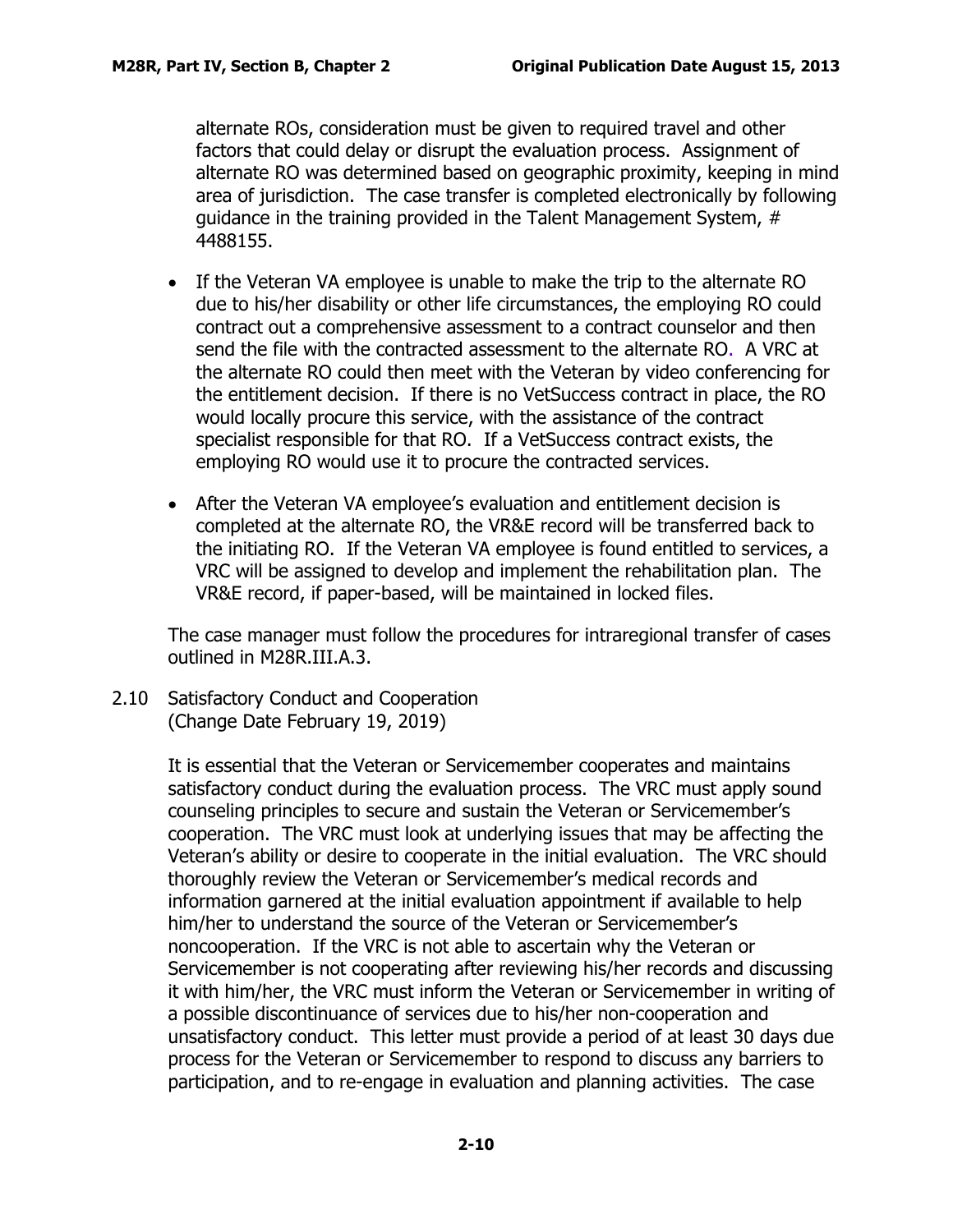must remain in Evaluation and Planning (EP) status during the due process period.

If after the written notification, the Veteran or Servicemember's non-cooperation continues, the initial evaluation will be discontinued and the VRC must inform the Veteran or Servicemember of the discontinuance in writing, via VR&E letter VR-58.

- <span id="page-12-1"></span><span id="page-12-0"></span>2.11 Employment Handicap (EH)
	- a. Definitions
		- 1. EH (Change Date August 15, 2013)

An EH is defined as an impairment resulting in substantial part from an SCD, that affects the Veteran's ability to prepare for, obtain or maintain suitable employment that is consistent with his/her pattern of measured and/or demonstrated abilities, aptitudes and interests.

2. Reasonably Developed Job Skills (Change Date August 15, 2013)

The term reasonably developed job skills refers to a recognized grouping of skills, knowledge and abilities that are transferable among related occupations and acquired through training and experience.

3. Stable and Continuous Employment (Change Date August 15, 2013)

Stable and continuous employment is defined as employment in one position, or a series of similar positions, for periods of three to five years with no or few breaks. It is further defined as current work, other than temporary employment (unless the work characteristically involves temporary, but continuous, assignments). Employment alone is not evidence of stable and continuous employment.

- 4. Suitable Employment (Change Date August 15, 2013)
	- Employment which is consistent with the Veteran's expressed interests, aptitudes and abilities that can be measured and/or demonstrated.
	- Does not aggravate the Veteran or Servicemember's disability(ies).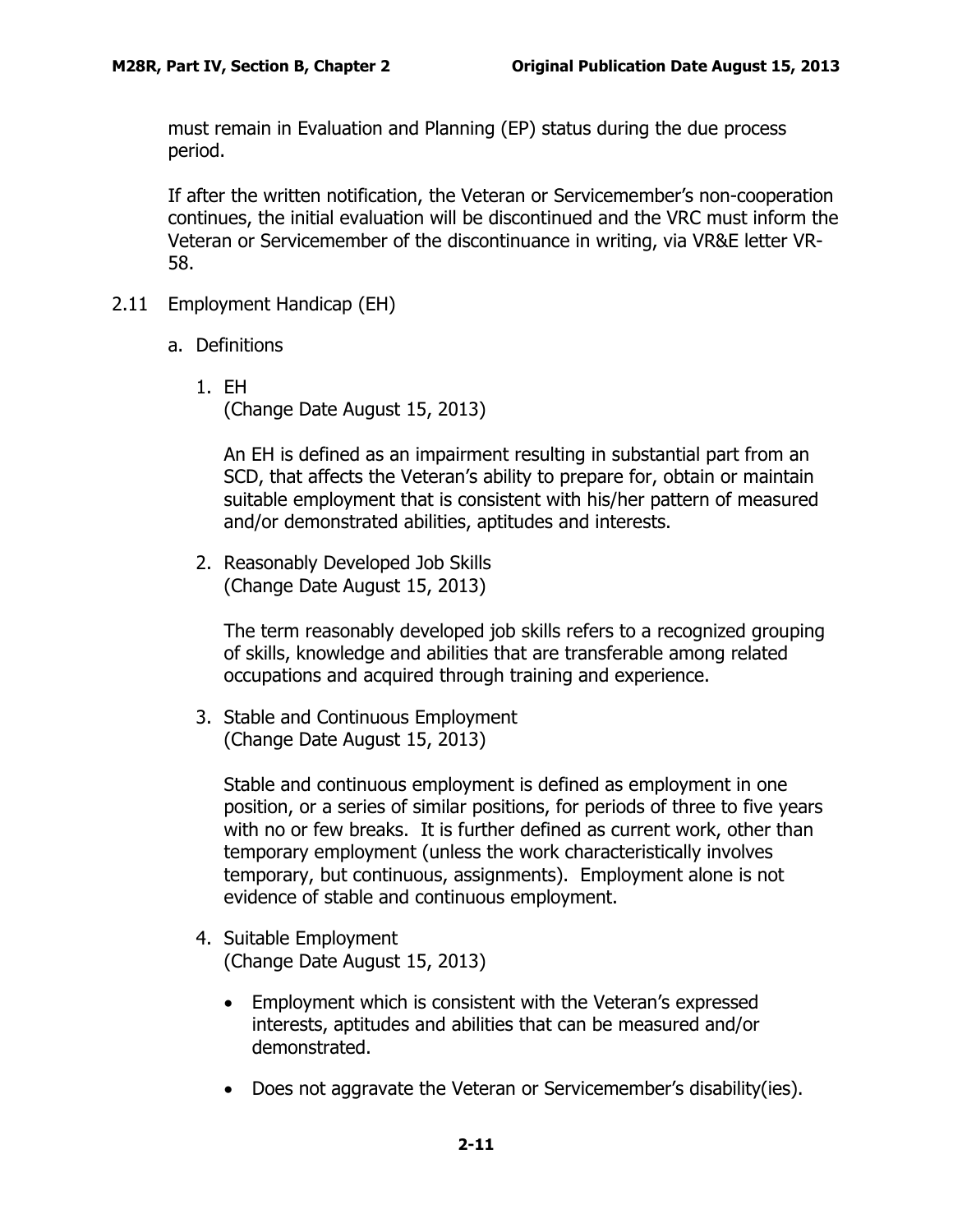- Is stable and continuing.
- Requires reasonably developed skills.
- <span id="page-13-0"></span>b. Existence of a Vocational Impairment (Change Date August 15, 2013)

The term vocational impairment refers to restrictions on employability caused by one or more of the following factors:

- The effects of the Veteran or Servicemember's SCD(s) or NSCD(s).
- Deficiencies in education and training.
- The potential impact of employers' negative perceptions about the Veteran or Servicemember's disability(ies).
- Other pertinent factors that result in restrictions on employability such as a lack of stable, continuing and suitable employment.
- <span id="page-13-1"></span>c. Vocational Impairment Assessment (Change Date August 15, 2013)

The answers to the following questions can assist the VRC in determining the presence of a vocational impairment:

- Is the Veteran or Servicemember employable in suitable occupations for which persons without a disability can compete and qualify?
- Does the Veteran or Servicemember possess training and/or education that qualifies him/her for suitable employment?
- Does the Veteran lack job seeking skills?
- Does the SCD/NSCD result in any limitations which may preclude certain types of employment?
- Is there a clear potential for negative attitudes toward the Veteran or Servicemember because of disabilities or other reasons?
- Did the Veteran or Servicemember's comprehensive evaluation identify restrictions on employment, which would result in the absence of stable, continuing and suitable employment?

If the VRC determines that the Veteran or Servicemember does not have a vocational impairment, the individual is not entitled to services.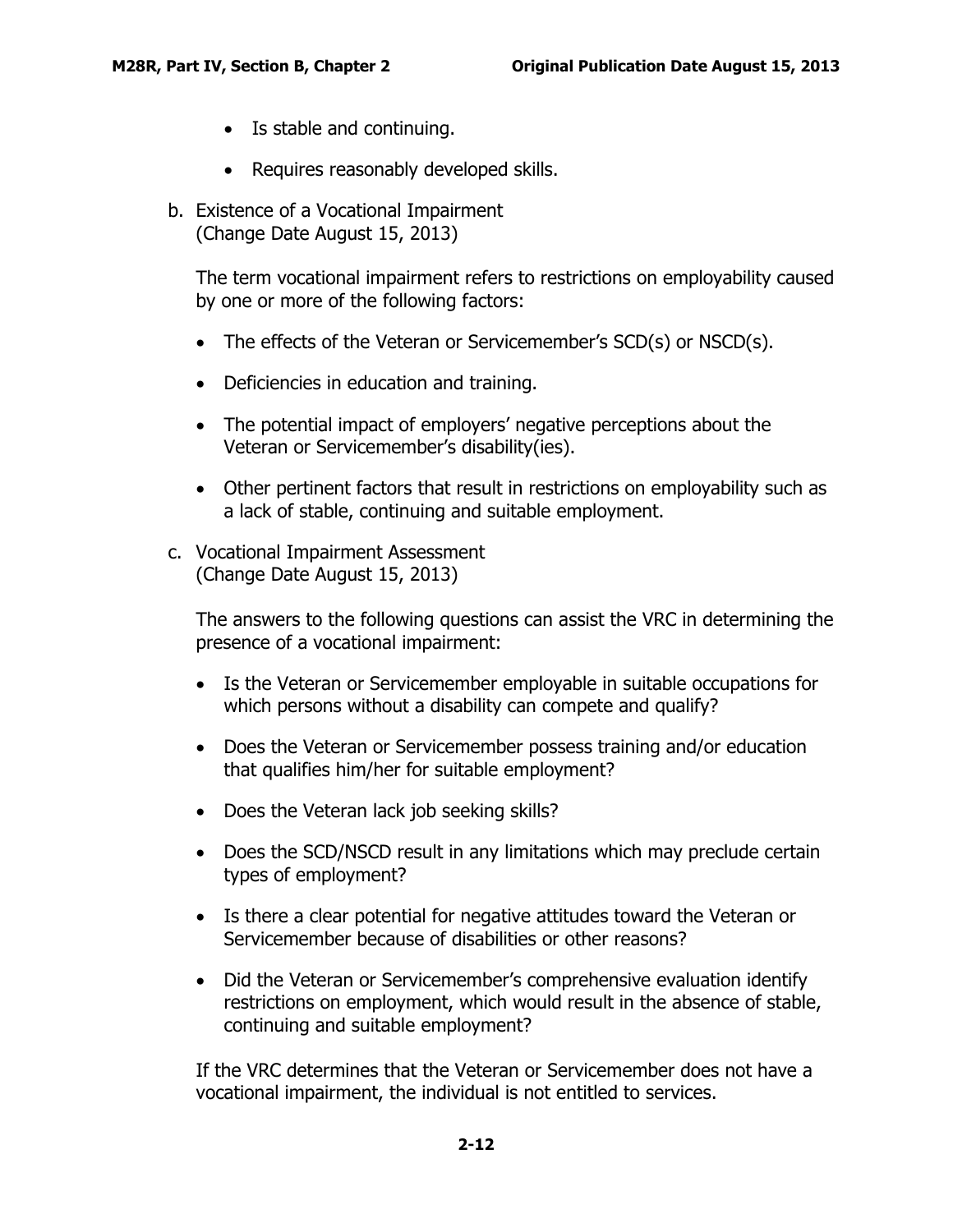<span id="page-14-0"></span>d. Duty to Assist (Change Date August 15, 2013)

The VRC has a legal duty to assist the Veteran or Servicemember in developing evidence to support his/her claim for vocational rehabilitation benefits and services when evidence of record is insufficient. Examples of evidence include: medical treatment records, employer evaluations, and records of prior training. For more information on duty to assist, see 38 CFR 21.33.

<span id="page-14-1"></span>e. Potential Sources of Information for Determining the Existence of a Vocational Impairment (Change Date August 15, 2013)

The following sources of information may be used when determining that a vocational impairment exists:

- RNI.
- VHA and/or private medical records.
- Rating decisions.
- Labor market information.
- Academic records or transcripts.
- Prior counseling documentation.
- VRC knowledge of limitations associated with the disability(ies) and if not, consult a medical reference.
- History of employment and earnings, including resume, performance appraisals, position descriptions, attendance records, consultation with other service providers/professionals and the Veteran or Servicemember's self-report.
- <span id="page-14-2"></span>f. Potential Impairments (Change Date August 15, 2013)

The following factors must be considered in determining if a vocational impairment exists:

- Physical limitations.
- Psychosocial limitations.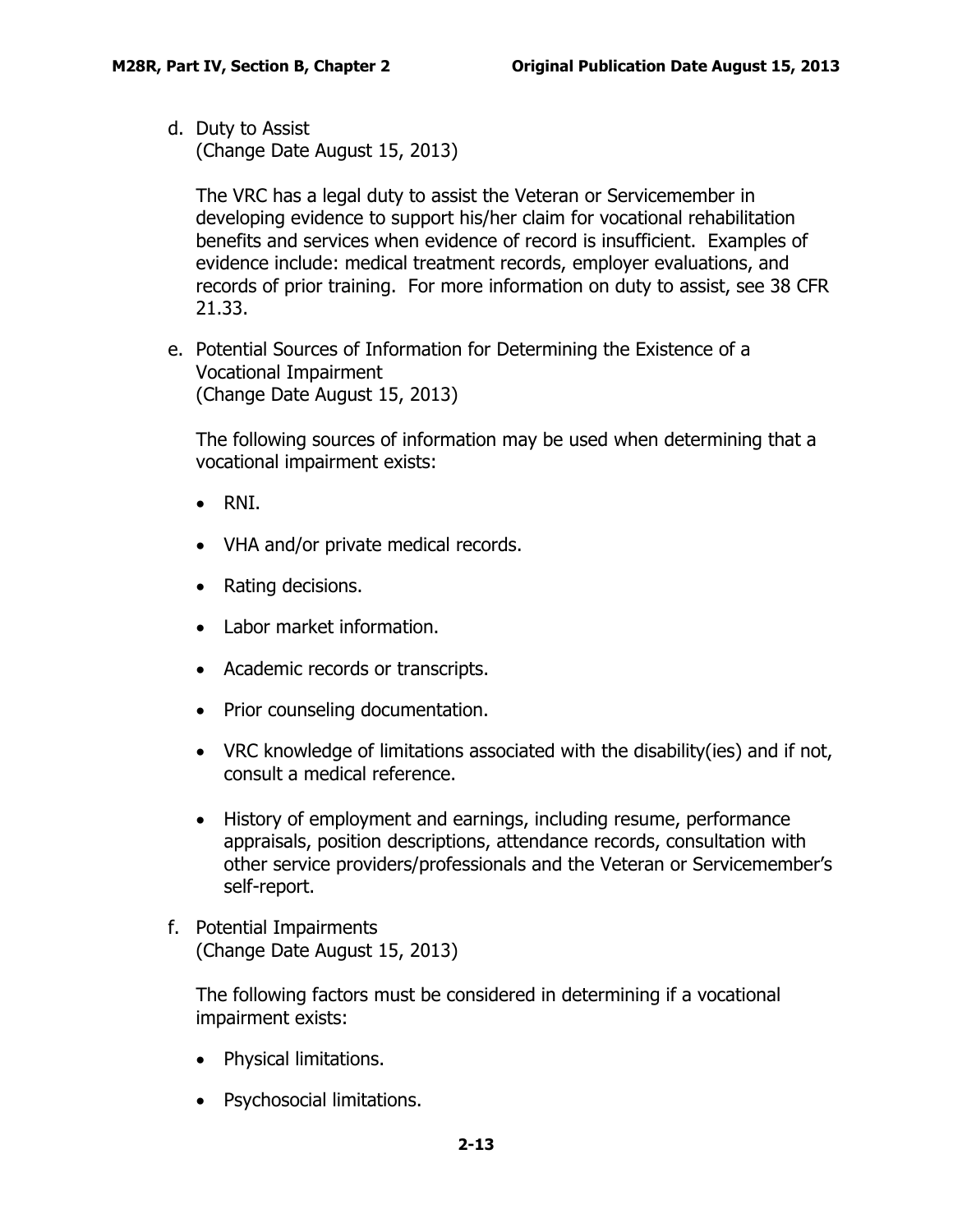- Cognitive limitations.
- Mobility limitations.
- Sensory limitations.
- Chronic pain.
- Deficiencies in education and/or training, including civilian certifications or licensure.
- Employer bias against persons with disabilities, including issues, such as anticipated poor work performance and the need for accommodation.
- Lack of reliable transportation.
- History of unstable work.
- History of incarceration(s).
- Stigma associated with employees having a mental illness perceived to be unable to cope with typical stress inherent in the work place.
- <span id="page-15-0"></span>g. Contribution of the SCD to the Vocational Impairment (Change Date August 15, 2013)

The SCD must contribute in a substantial part to the vocational impairment. The effects must be identifiable, measurable and/or observable. When evaluating evidence that the vocational impairment results in substantial part from the SCD(s), the VRC must clearly show how the SCD impacts the Veteran or Servicemember's ability to prepare for, obtain or maintain employment consistent with his/her abilities, aptitudes and interests. The SCD need not be the sole cause of the vocational impairment, but must contribute to the vocational impairment in more than a trivial or technical manner.

Note: The NSCD may compound the effects of the SCD on the impairment of employability; however, a NSCD alone can never be the sole basis of entitlement.

<span id="page-15-1"></span>h. Overcoming the Effects of the Vocational Impairment (Change Date August 15, 2013)

An individual may overcome the effects of the impairment of employability through employment in, or qualifying for employment in, an occupation consistent with his/her abilities, aptitudes and interests. This situation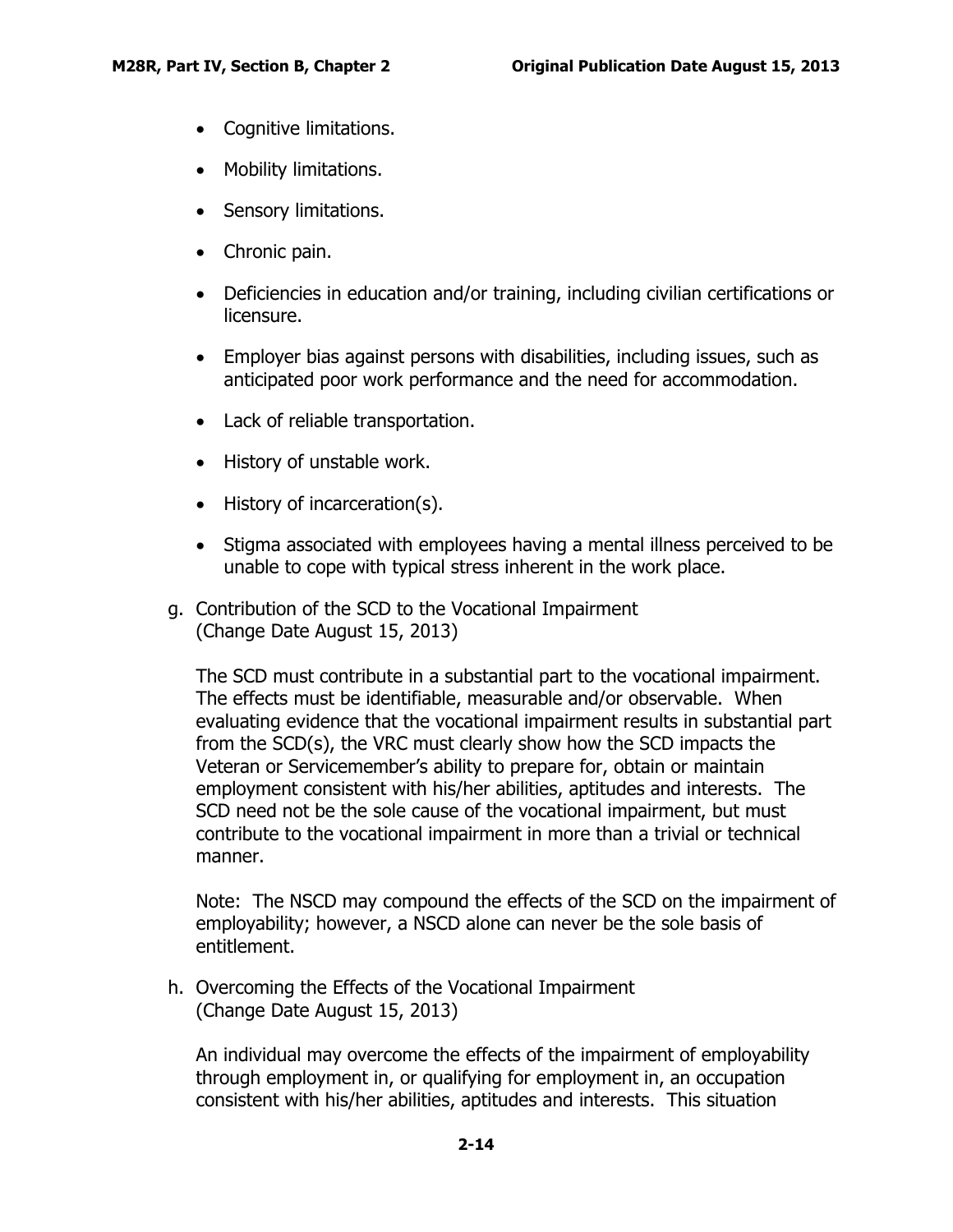includes an individual who qualifies for a suitable job, but who does not obtain or maintain the job for reasons within his/her control (38 U.S.C. 3102 and 38 CFR 21.51).

- <span id="page-16-0"></span>i. Evaluating Veterans or Servicemembers for Overcoming the Impairment (Change Date August 15, 2013)
	- 1. If the Veteran or Servicemember is not prepared and/or qualified for employment in a suitable occupation, or the individual is prepared and/or qualified for employment in a suitable occupation but has failed to obtain or retain employment for reasons beyond his/her control, the individual has not overcome the effects of the impairment.
	- 2. If the individual is prepared and/or qualified for employment in a suitable occupation, but has failed to obtain or retain employment for reasons within his/her control, he/she has overcome the effects of the impairment. This determination will be made on a case-by-case basis and will be based on the preponderance of evidence that leads the VRC to believe that the Veteran chooses not to be employed.
- <span id="page-16-1"></span>j. EH Determination (Change Date August 15, 2013)

An EH is present when all of the following exist:

- The Veteran or Servicemember has a vocational impairment.
- The Veteran or Servicemember's SCD contributes in substantial part to the impairment.
- The Veteran has not overcome the effects of his/her impairment of employability through employment in, or qualifying for employment in an occupation consistent with his/her abilities, aptitudes and interests. This includes an individual who qualifies for a suitable job, but does not obtain or keep the job for reasons beyond his/her control (38 U.S.C. 3102 and 38 CFR 21.51).
- <span id="page-16-2"></span>k. Prompt Notification of the Determination (Change Date August 15, 2013)

The VRC must promptly provide the Veteran or Servicemember with a verbal and written notification indicating that he/she is or is not entitled to services and explaining the determination. As a general rule, whenever possible, provide notification within 45 days from the date of the application and immediately after the entitlement decision is made.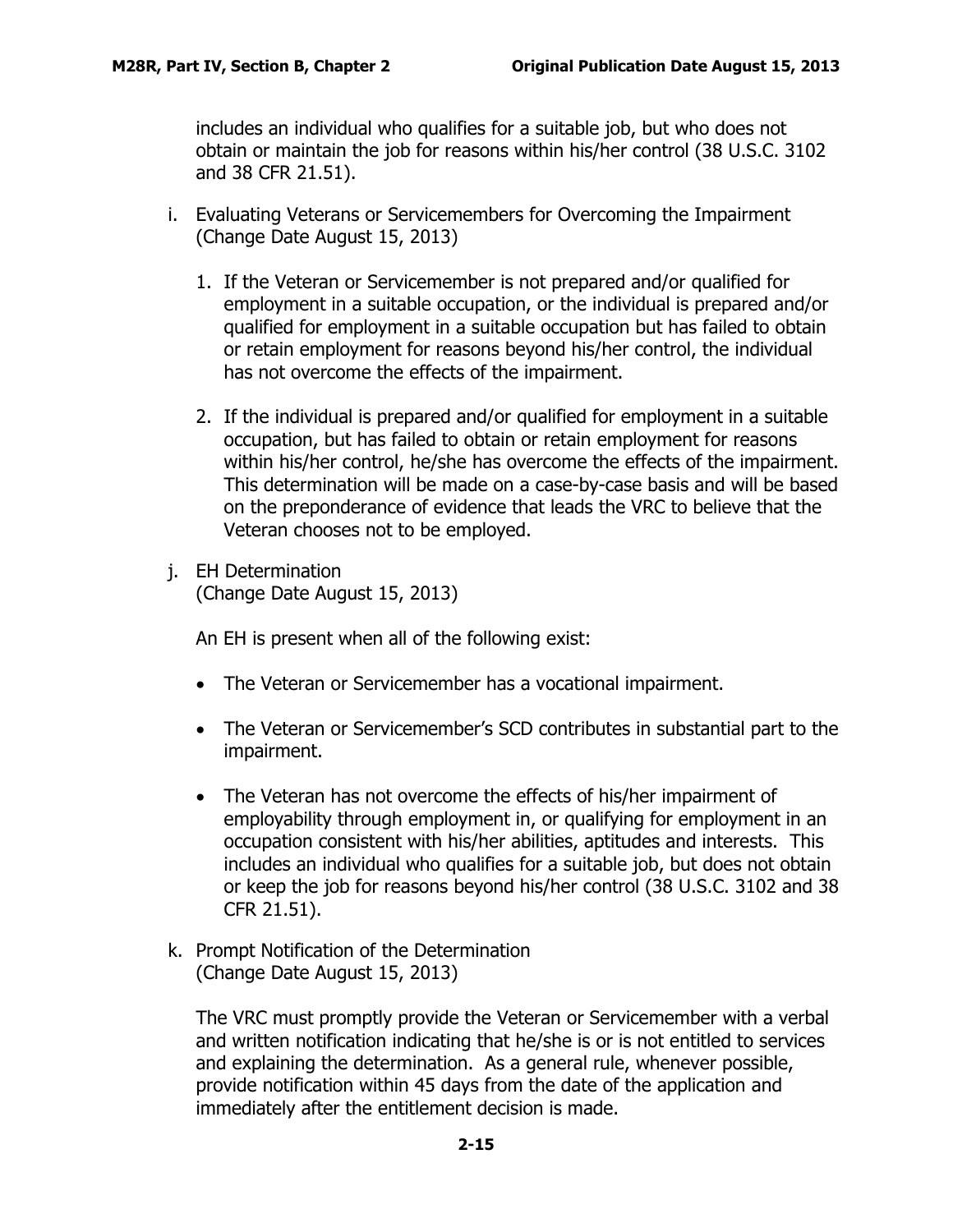- <span id="page-17-1"></span><span id="page-17-0"></span>2.12 Serious Employment Handicap (SEH)
	- a. Definitions
		- 1. SEH (Change Date August 15, 2013)

SEH is defined as a significant impairment of an individual's ability to prepare for, obtain or retain employment consistent with his/her abilities, aptitudes and interests.

2. Significant Impairment (Change Date August 15, 2013)

A significant impairment is defined as significant restrictions caused by SCD and NSCD disabilities, deficiencies in education and training, negative attitudes toward the disabled, and other pertinent factors.

Note: Significant impairment is assessed in terms of the magnitude of the vocational impairment as it relates to the difficulty projected for the individual to achieve rehabilitation.

<span id="page-17-2"></span>b. Factors for Determining SEH (Change Date August 15, 2013)

Factors to consider in determining if a Veteran or Servicemember has an SEH include, but are not limited to:

- Number of disabling conditions.
- Severity of disabling condition(s).
- Existence of a neuropsychiatric condition.
- Deficiencies in education and training for suitable employment.
- Negative attitudes toward the disabled.
- Long or substantial period of unemployment or unstable work history.
- A pattern of reliance on government support programs, such as welfare, SCD compensation, SCD pension, Workers' Compensation, Social Security Disability Insurance, etc.
- Withdrawal from society.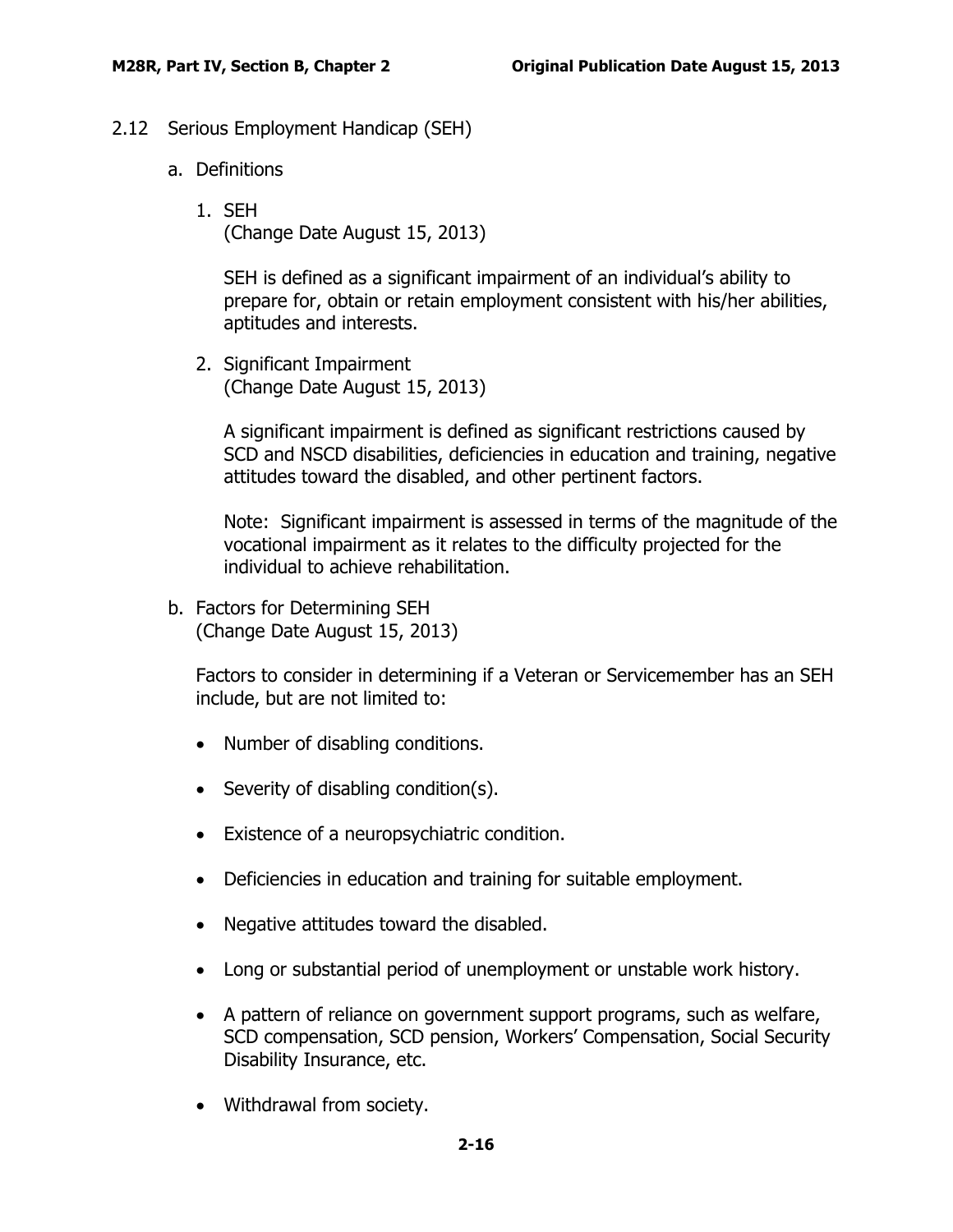- Extent and complexity of needed rehabilitation services and other evidence of significant restrictions on employability, e.g., high unemployment, age, race, sexual orientation and gender discrimination issues, etc.
- Other factors that relate to preparing for, obtaining or maintaining employment consistent with the individual's abilities, aptitudes and interests (38 U.S.C. 3102 and 3106).
- <span id="page-18-0"></span>c. When Determining SEH is Required for Entitlement to Services (Change Date August 15, 2013)

A finding of a significant vocational impairment and SEH is required for entitlement to VR&E services if the Veteran or Servicemember's SCD is rated at a combined 10 percent, or his/her ETD is expired or months of remaining entitlement are exhausted and cannot be extended on the basis of an EH (see 38 CFR 21.44 and 38 CFR 21.78).

<span id="page-18-1"></span>d. Additional Benefits Available to Veterans or Servicemembers with an SEH (Change Date August 15, 2013)

Veterans with an SEH are eligible for additional benefits, which may not be provided to Veterans who do not have an SEH (see 38 CFR 21.57). Benefits include:

- Possible extension of the 12-year period of eligibility.
- Possible extension of the duration of a rehabilitation program beyond 48 months, if required to complete the program.
- Extended evaluation services.
- Possible independent living services.
- More extensive supplies and services for Veterans approved to pursue self-employment (see M28R.IV.C.8).
- <span id="page-18-2"></span>e. SEH Determination. (Change Date August 15, 2013)
	- 1. If the VRC determines that a significant vocational impairment and an SEH exists, the VRC must find the Veteran entitled to a program of VR&E services and provide assistance consistent with additional VR&E benefits available to Veterans with an SEH.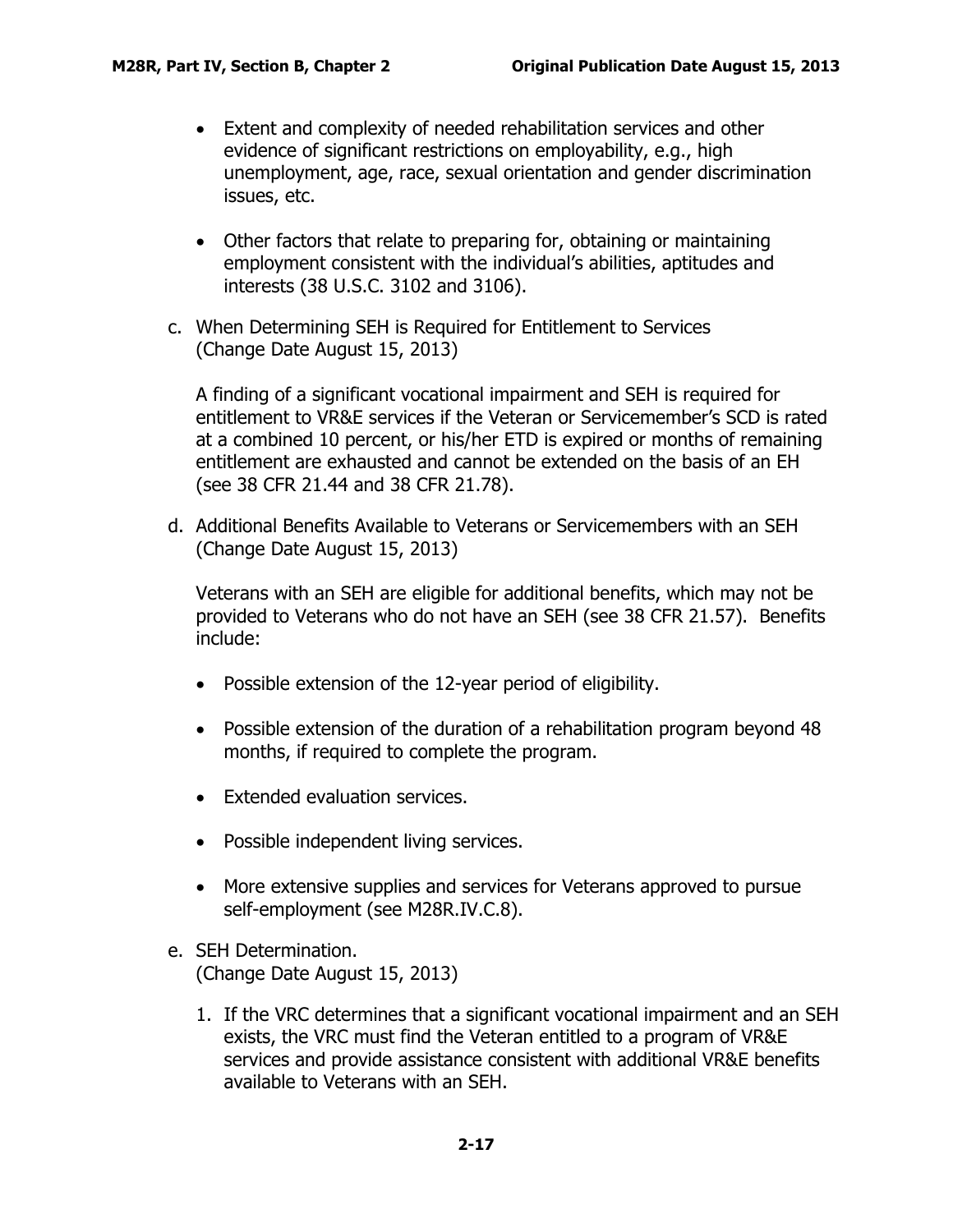- 2. If the VRC determines that an SEH does not exist, the Veteran has a 10 percent SCD rating, the ETD has expired and/or the Veteran has no entitlement remaining, the VRC will deny entitlement to Chapter 31 services.
- <span id="page-19-0"></span>f. Prompt Notification of the Determination (Change Date February 19, 2019)

The VRC must promptly provide the Veteran with a verbal and written notification indicating that he/she is or is not entitled to services and explaining the determination via VR&E letter VR-58. As a general rule, whenever possible, provide notification within 45 days from the date of the application and immediately after the entitlement decision is made.

<span id="page-19-1"></span>2.13 Feasibility of Achieving a Vocational Goal (Change Date August 15, 2013)

> In every case where a VRC has determined that an EH exists, the VRC must also determine whether achievement of a vocational goal is currently reasonably feasible (38 CFR 21.53). However, it is important to note that feasibility is not part of the entitlement decision  $-$  it is simply a determination that assists the VRC in appropriate planning of needed rehabilitation services.

- <span id="page-19-2"></span>a. Definitions
	- 1. Vocational Goal (Change Date August 15, 2013)

The term vocational goal is defined as gainful employment status consistent with the Veteran's abilities, aptitudes and interests.

2. Current Reasonable Feasibility (Change Date August 15, 2013)

Achievement of a vocational goal is currently reasonably feasible when the following conditions exist:

- One or more vocational goals have been identified.
- The Veteran's physical, psychological and cognitive functioning permits training for the goals to begin within a reasonable period of time.
- The Veteran either has the educational skills and background to pursue the vocational goal or will receive services through VA to develop these skills as part of his/her rehabilitation program.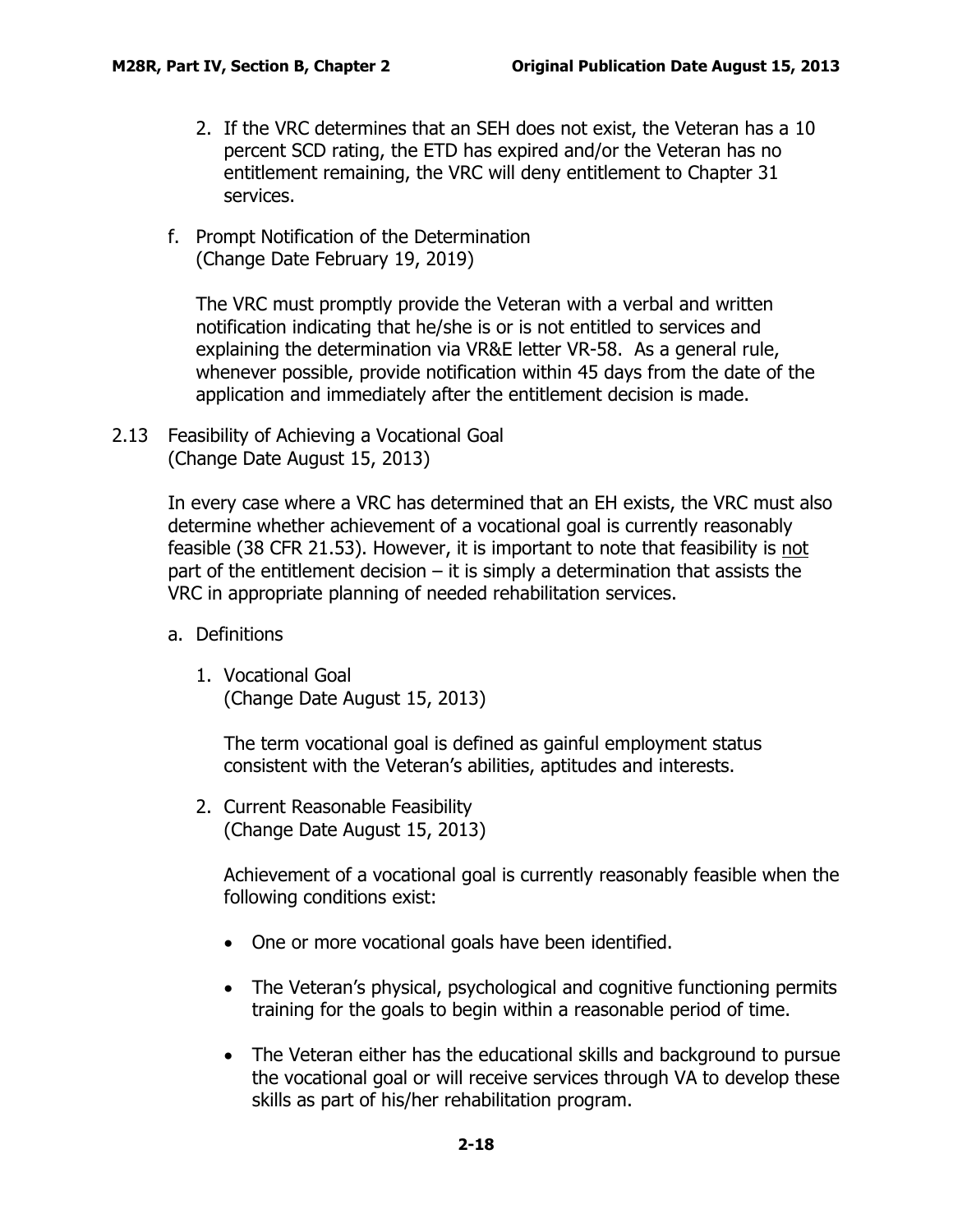- 3. Gainful Employment (Change Date August 15, 2013)
	- Employment that is income-producing, either on a full or part-time basis, or self-employment.
	- Employment in a special situation, such as a rehabilitation facility. Consider employment in a rehabilitation facility as gainful employment if it is the least restrictive employment environment based on the Veteran's functional abilities. For example, a rehabilitation facility may be appropriate for a Veteran with a severe traumatic brain injury.
- 4. Non-Gainful Employment (Change Date August 15, 2013)
	- Employment is therapeutic in nature, such as Compensated Work Therapy (CWT) or work performed while the Veteran participates in an Individual Extended Evaluation Plan (IEEP). Employment therapeutic in nature usually pays below the established minimum wage. For more information on IEEPs, see M28R.IV.C.3.
	- Temporary in nature and the occupational field is not normally characterized by temporary job assignments (e.g., union electrician work).
- 5. Reduced Work Tolerance (Change Date August 15, 2013)

Reduced work tolerance (RWT) is a limitation of the rate of pursuit of a rehabilitation program due to the impact of disability(ies) for a Veteran for whom the achievement of a vocational goal is otherwise feasible.

When the question of RWT arises, the VRC will request a medical opinion from a VA treatment provider, per 38 CFR 21.312(e). The VRC needs to be very clear in his/her request as to what the Veteran's functional limitations and/or capabilities are in regard to the chosen employment goal. Using information garnered from the medical opinion, the VRC can establish the rate of pursuit the VA will consider for either full or part-time program participation. VAF 28-8861, Request for Medical Services – Chapter 31, should be used to request an evaluation for reduced work tolerance (see Appendix BP, RWT Evaluation Job Aid). For information on how to request a medical opinion, see M28R.IV.B.4.

<span id="page-20-0"></span>b. Considerations for a Feasibility Determination (Change Date August 15, 2013)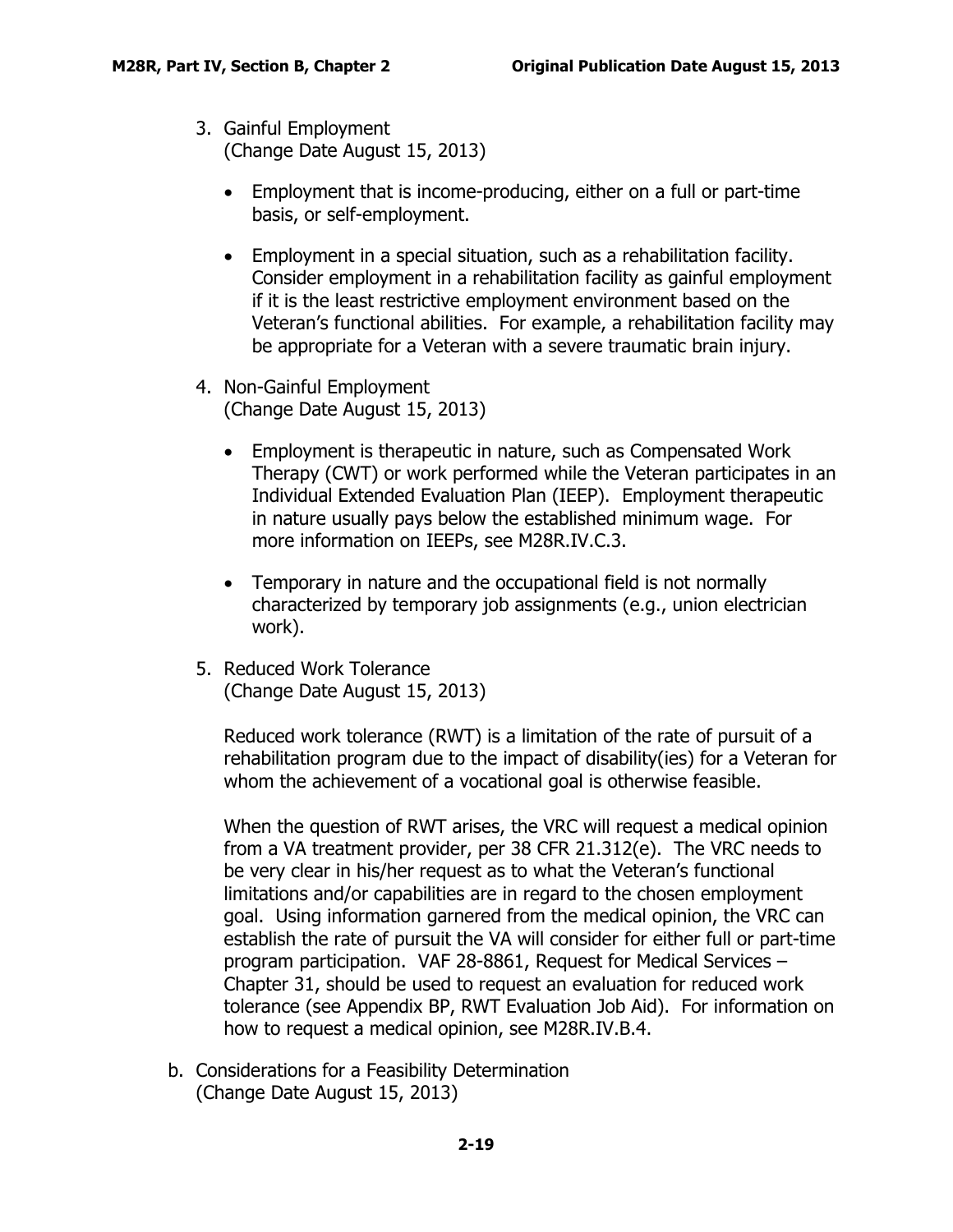A feasibility determination is made in order to determine whether or not the Veteran has the potential to profit from rehabilitation services and achieve a vocational goal. The determination should be made as soon as possible, but only after reviewing the circumstances under which current reasonable feasibility may or may not be found to exist.

<span id="page-21-0"></span>c. When a Feasibility Determination Cannot be Made (Change Date August 15, 2013)

If, as the result of an evaluation, the VRC cannot resolve the issue of current reasonable feasibility, the VRC may authorize an extended evaluation for Veterans with an SEH.

<span id="page-21-1"></span>d. Actions Following a Feasibility Determination (Change Date August 15, 2013)

The following actions should be taken following each of the feasibility determinations listed below:

- 1. If the VRC determines that achievement of a vocational goal is currently reasonably feasible, the VRC will proceed with the rehabilitation process to the development of a viable vocational goal.
- 2. If the VRC cannot determine if achievement of a vocational goal is currently reasonably feasible and the Veteran has an SEH, the VRC will proceed with the rehabilitation process and develop an IEEP.
- 3. If the VRC cannot determine if achievement of a vocational goal is currently reasonably feasible or determines that the achievement of a vocational goal is not reasonably feasible and the Veteran does not have an SEH, the VRC will determine that the Veteran is not entitled to services and close the case. If the VRC expects the Veteran's condition to improve within 12 months from the date of the determination, the VRC will diary the case at six and 12-month intervals to ascertain if the Veteran's condition has improved, and the achievement of a vocational goal is feasible.
- 4. If the VRC determines that achievement of a vocational goal is not currently reasonably feasible, and the Veteran has an SEH, the VRC will evaluate the Veteran for an Individual Independent Living Plan (IILP). For more information on how to develop and administer an IILP, see M28R.IV.C.9.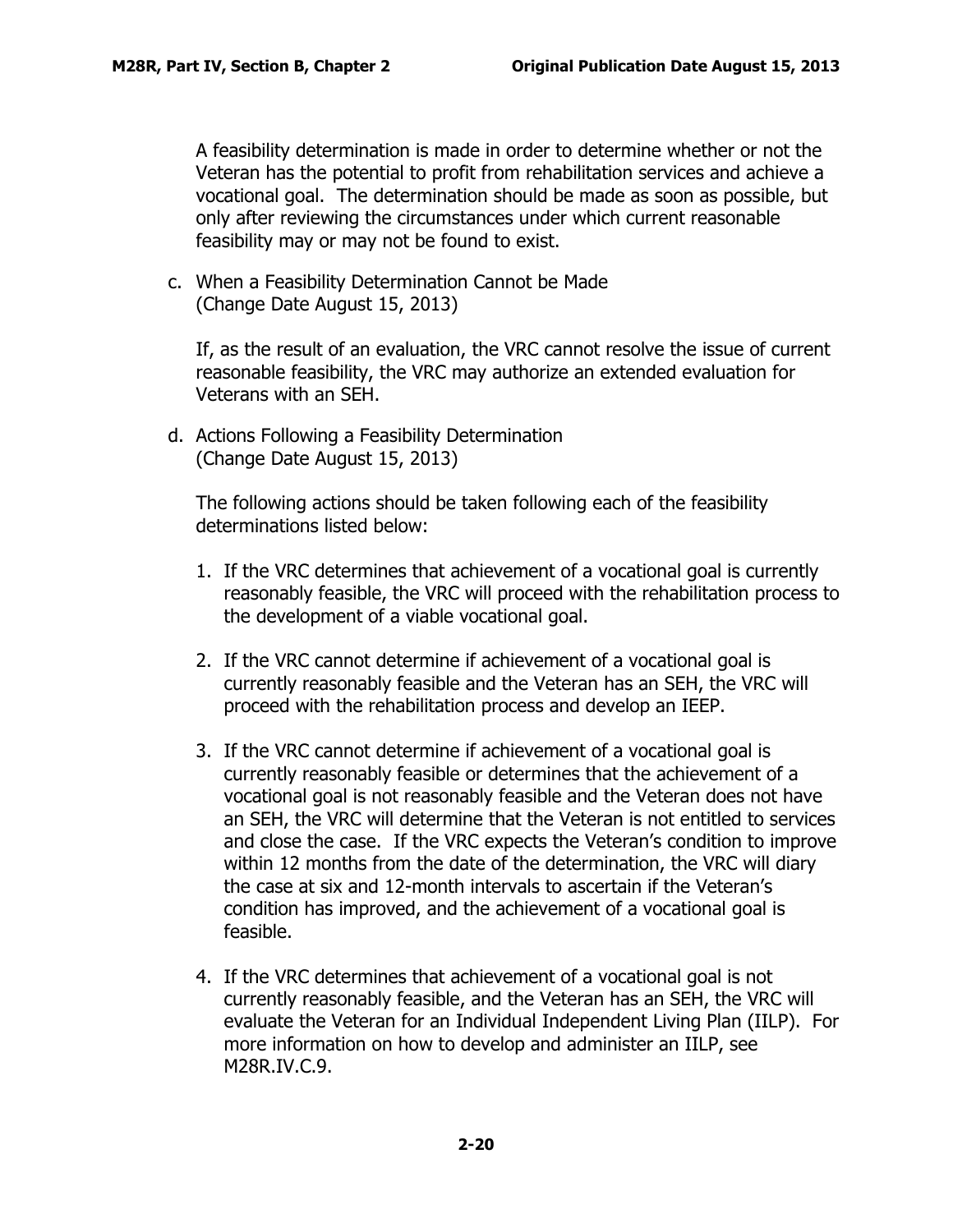- 5. If the VRC determines that achievement of a vocational goal is not currently reasonably feasible and the individual is a Servicemember, the Servicemember can receive IL services under Pub. L. 110-181, NDAA. However, IL services must focus on the transition from military to civilian life while the Servicemember is on active duty.
- <span id="page-22-0"></span>e. Required Documentation to Veterans Service Center (VSC) (Change Date February 19, 2019)

The VRC must provide the VSC with a copy of the VAF 28-1902b when the Veteran or Servicemember's SCD is less than 100 percent. The VSC rating board will reconsider the Veteran or Servicemember's rating if the infeasibility finding is based on factors associated with the SCD.

Note: The Veteran or Servicemember may also request a letter from the VRC stating that a determination has been made that the achievement of a vocational goal is not currently reasonably feasible. After receipt, the Veteran may choose to submit the letter to the VSC. VAF 20-0998, Your Rights to Seek Further Review of our Decision, does not need to accompany a written notice of infeasibility since the infeasibility determination is not an adverse action (see M28R.IV.C.3).

<span id="page-22-1"></span>f. Reviews of Infeasibility (Change Date August 15, 2013)

The determination of current reasonable feasibility is subject to ongoing review throughout the Veteran or Servicemember's rehabilitation program. Changes in circumstances may require a reconsideration of the vocational goal and, if necessary, a reevaluation of that goal. The VR&E division will review determinations of infeasibility, as warranted by the facts of each case, and either retain or change the determination, as appropriate. A review of EH cases should be ongoing to determine whether or not a Veteran or Servicemember's situation changes warranting an SEH.

## <span id="page-22-2"></span>2.14 Narrative Synthesis (Change Date August 15, 2013)

The narrative synthesis provides the following:

- The basis for counseling and assistance throughout the rehabilitation process.
- Allows the VRC to revisit and review the information in order to clarify his/her understanding and implications for providing additional services.
- Must contain reasoning which is clear to professionals and nonprofessionals.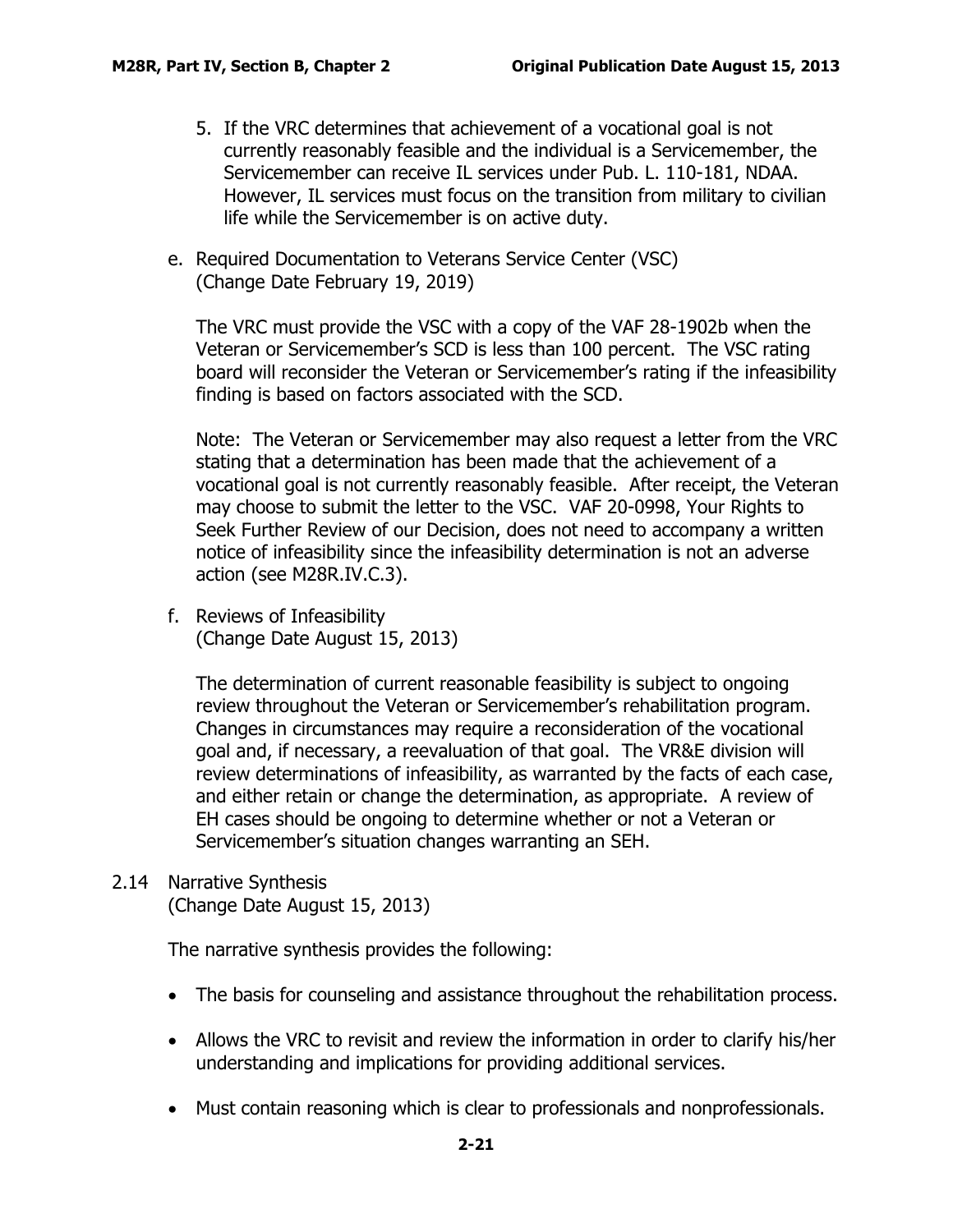- Must logically support legal determinations, including EH, SEH, current, reasonable feasibility for achieving a vocational goal and how the services included in the plan will lead to rehabilitation.
- <span id="page-23-0"></span>2.15 VAF 28-1902b, Counseling Record-Narrative Report (Change Date August 15, 2013)

VAF 28-1902b includes information necessary to develop a comprehensive evaluation of the Veteran's abilities, aptitudes, and interests, and provides the foundation for plan development. VAF 28-1902b is composed of two parts:

<span id="page-23-1"></span>a. Part I-Certification of Entitlement/Current Feasibility (Change date August 15, 2013)

Select the appropriate boxes to document the results of the determinations in Part II based on the following:

- If the Veteran or Servicemember has a vocational impairment, then continue evaluating the Veteran for services.
- If the Veteran or Servicemember does not have a vocational impairment, then the Veteran is not entitled to services.
- If the Veteran or Servicemember's SCD contributes in substantial part to the vocational impairment, then continue evaluating the Veteran or Servicemember for services.
- If the Veteran or Servicemember's SCD does not contribute in substantial part to the vocational impairment, then the Veteran or Servicemember is not entitled to services.
- If the Veteran or Servicemember has overcome the effects of the vocational impairment, then he/she is not entitled to services.
- If the Veteran or Servicemember has not overcome the effects of the vocational impairment, then continue evaluating him/her for services.
- If the Veteran or Servicemember has an EH, an SCD rating of at least 20 percent and is within his/her ETD, then continue evaluating him/her for services.
- If the Veteran or Servicemember does not have an EH, then he/she is not entitled to services.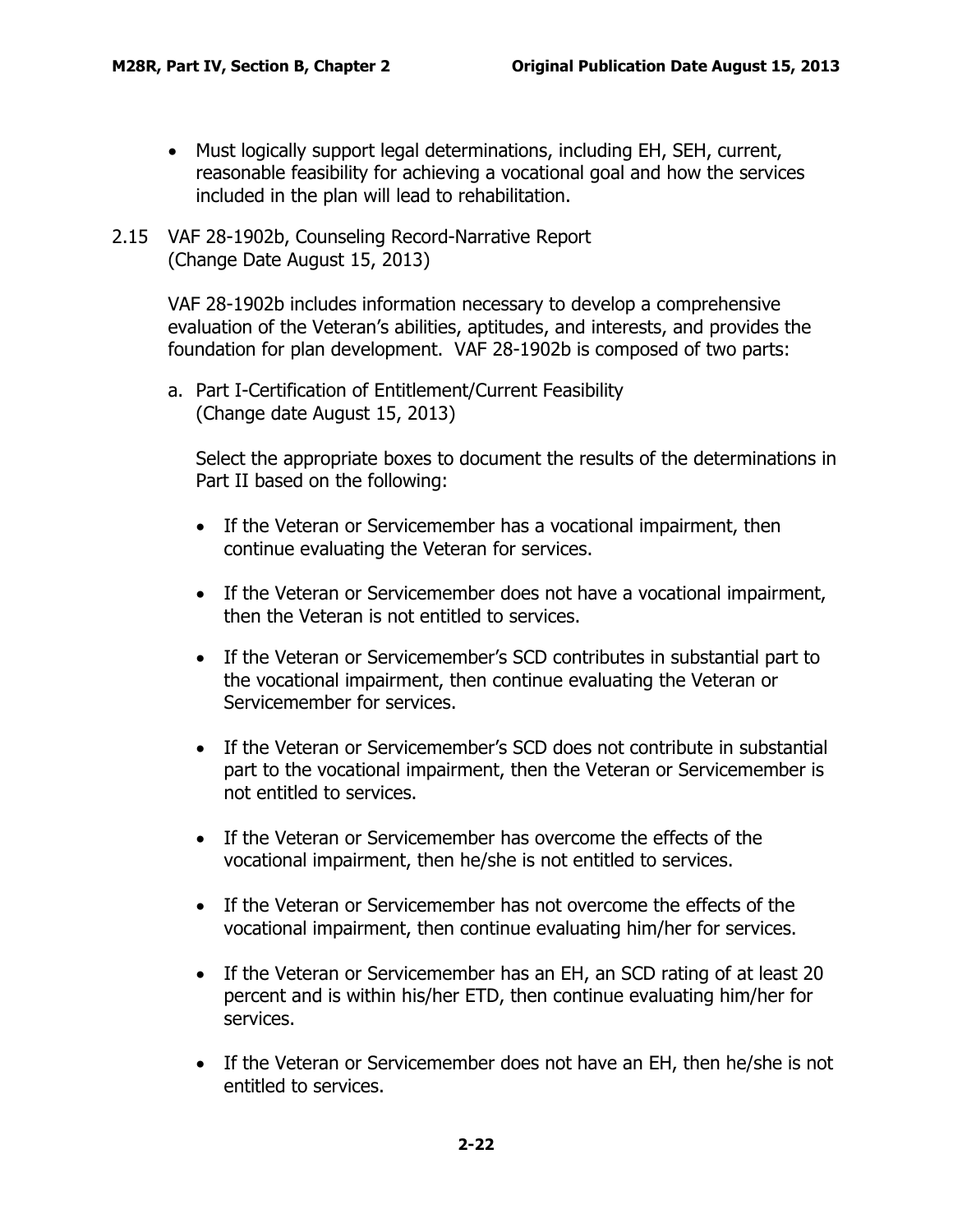- If the Veteran or Servicemember has an SEH, then continue evaluating him/her for services.
- If the Veteran or Servicemember does not have an SEH but has an EH, then continue evaluating him/her for services.
- If the achievement of a vocational goal is currently reasonable and the Veteran or Servicemember has either an EH or SEH, then continue evaluating for services.
- If the achievement of a vocational goal in not currently reasonable and the Veteran or Servicemember has an SEH, then evaluate him/her for independent living services.
- If the achievement of a vocational goal cannot currently be determined and the Veteran or Servicemember has an SEH, an IEEP is required. For more information on IEEPs, see M28R.IV.C.3.
- <span id="page-24-0"></span>b. Part II-Counseling Narrative (Change Date August 15, 2013)

Provide a narrative summary of the initial evaluation and entitlement determination under the following headings in the following order:

1. Eligibility and Entitlement Data (Change Date August 15, 2013)

Some demographic data will be merged from CWINRS. CWINRS should be refreshed to ensure accuracy. This section should contain basic demographic information and any pertinent information that would be taken into consideration during the entitlement process and/or will affect the types of services VR&E will provide for the Veteran or Servicemember's particular situation, i.e. civilian work history, military history, past wages, reasons for leaving employment. Sources of information include, but are not limited to:

- Medical records/rating decision
- RNI
- Academic records
- Employment and earnings records
- Counseling consultation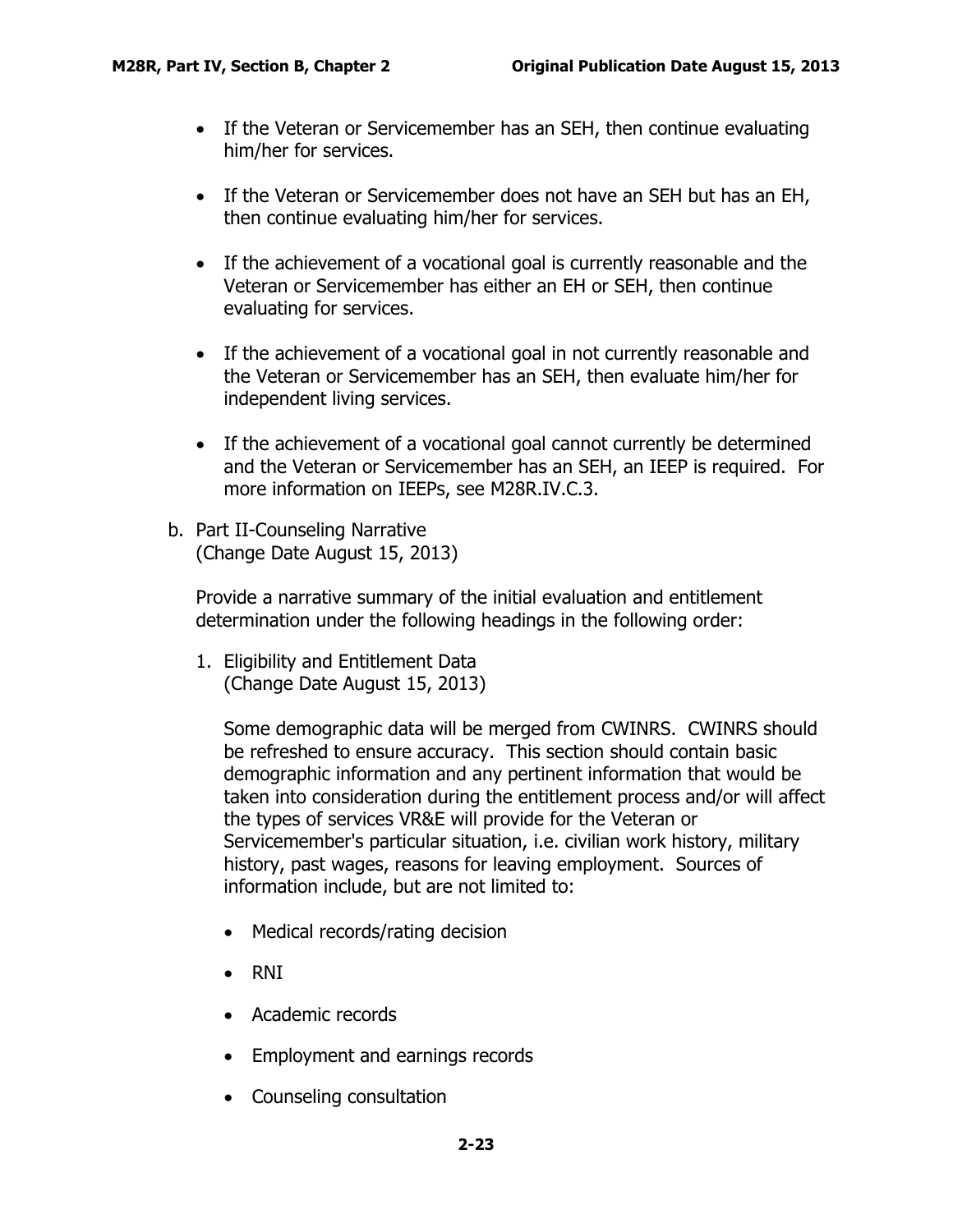- Prior Chapter 31 records
- Other information provided by the Veteran
- 2. Assessment of Interests, Aptitudes and Abilities (Change Date August 15, 2013)

This section lists the Veteran or Servicemember's overall pattern of interests, aptitudes and abilities and includes transferable skills and discusses the implications of the assessment results for rehabilitation planning. If vocational testing is not completed, a justification is documented with an explanation of how the interests, aptitudes and abilities were assessed.

3. Vocational Impairment (Change Date August 15, 2013)

This section describes the impairments or functional limitations resulting from both the Veteran's SCD/NSCD conditions and residual capacities.

Areas to explore include, but are not limited to:

- Physical
- Psychosocial
- Cognitive
- Mobility
- Sensory limitations
- Chronic pain
- Deficits in education and/or training
- Lack of transportation
- Unstable work history
- Incarcerations
- Housing
- Financial issues, etc.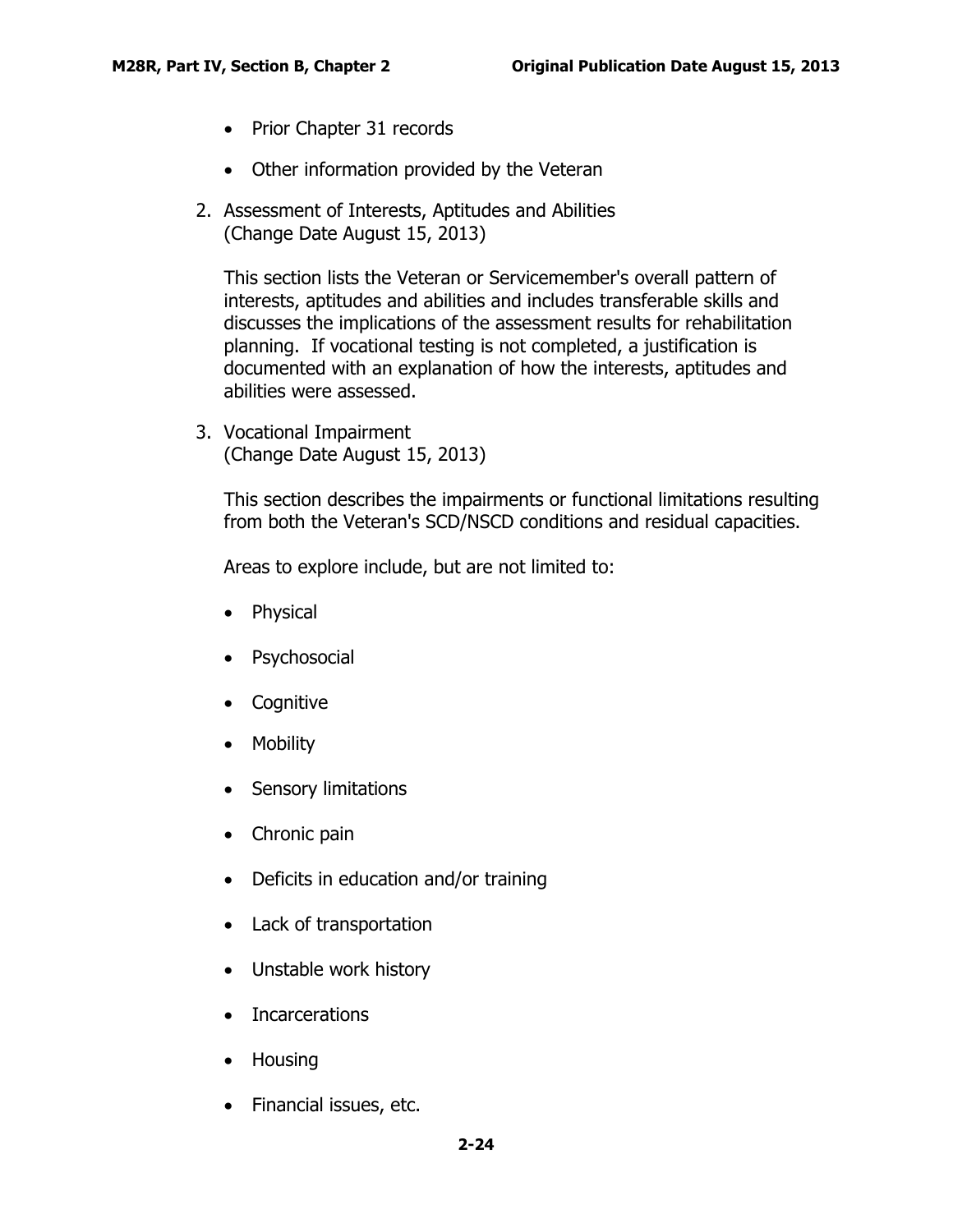Sources of information include, but are not limited to:

- Medical records/rating decision
- Employment records or evaluations
- Records of prior training
- RNI
- Labor Market Information
- Veteran's Self-Report

Note: VA has a legal duty to assist the Veteran in developing evidence for entitlement.

4. Contribution of the SCD(s) to Vocational Impairment (Change Date August 15, 2013)

This section explains how the effects from only the SCD condition substantially contribute in an identifiable, measurable and observable manner on the overall vocational impairment.

Note: The contribution from the SCDs conditions need not be the sole or primary cause of an EH.

5. Overcoming the Effects of Impairment (Change Date August 15, 2013)

This section explains whether the Veteran has/has not overcome the effects of any presented impairment to employment.

If the Veteran is employed, address employment stability, compatibility with Veteran's disability conditions and consistency with Veteran's pattern of interests, aptitudes and abilities.

If the Veteran is unemployed, address qualifications for suitable employment, efforts to seek employment and whether the unemployment is outside of the Veteran's control. Significant justification is required if the Veteran is not employed, yet found to have overcome the impairment.

6. EH

(Change Date August 15, 2013)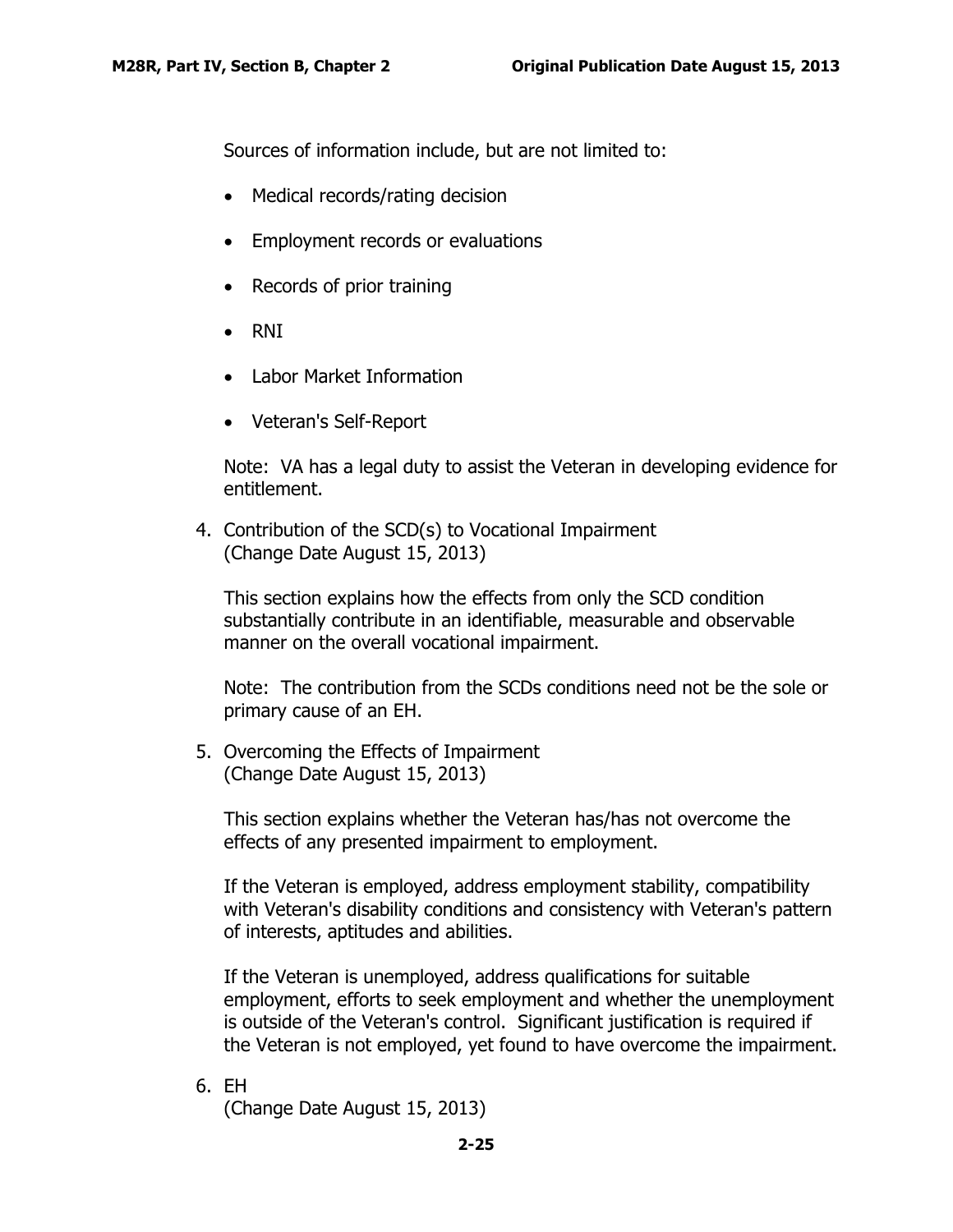Taking into consideration the vocational impairment, contribution of the SCD(s) to the impairment, whether or not the Veteran has overcome the impairment and the results of vocational testing, choose the situation which explains the determination of whether or not the criteria for an EH exists.

7. SEH

(Change Date August 15, 2013)

For all individuals found to have an EH, an SEH determination must be made and explained before plan development.

Below are some examples of possible significant impairments of the Veteran's ability to prepare for, obtain or retain employment:

- Number of disabling conditions.
- Severity of disabling condition(s).
- Negative attitudes towards the disabled.
- Unstable work history.
- Long or substantial periods of unemployment.
- Extent and complexity of needed rehabilitation services.
- A pattern of reliance on government support programs (e.g., welfare, Workers' Compensation, Social Security, etc.).
- Other evidence of significant restrictions on employability (e.g., high unemployment, age, race, sexual orientation, and gender discrimination issues, etc.).
- Record of or current neuropsychiatric condition(s).
- Alcohol/Substance abuse.
- Frequent hospitalizations.
- Chronic pain.
- Withdrawal from society.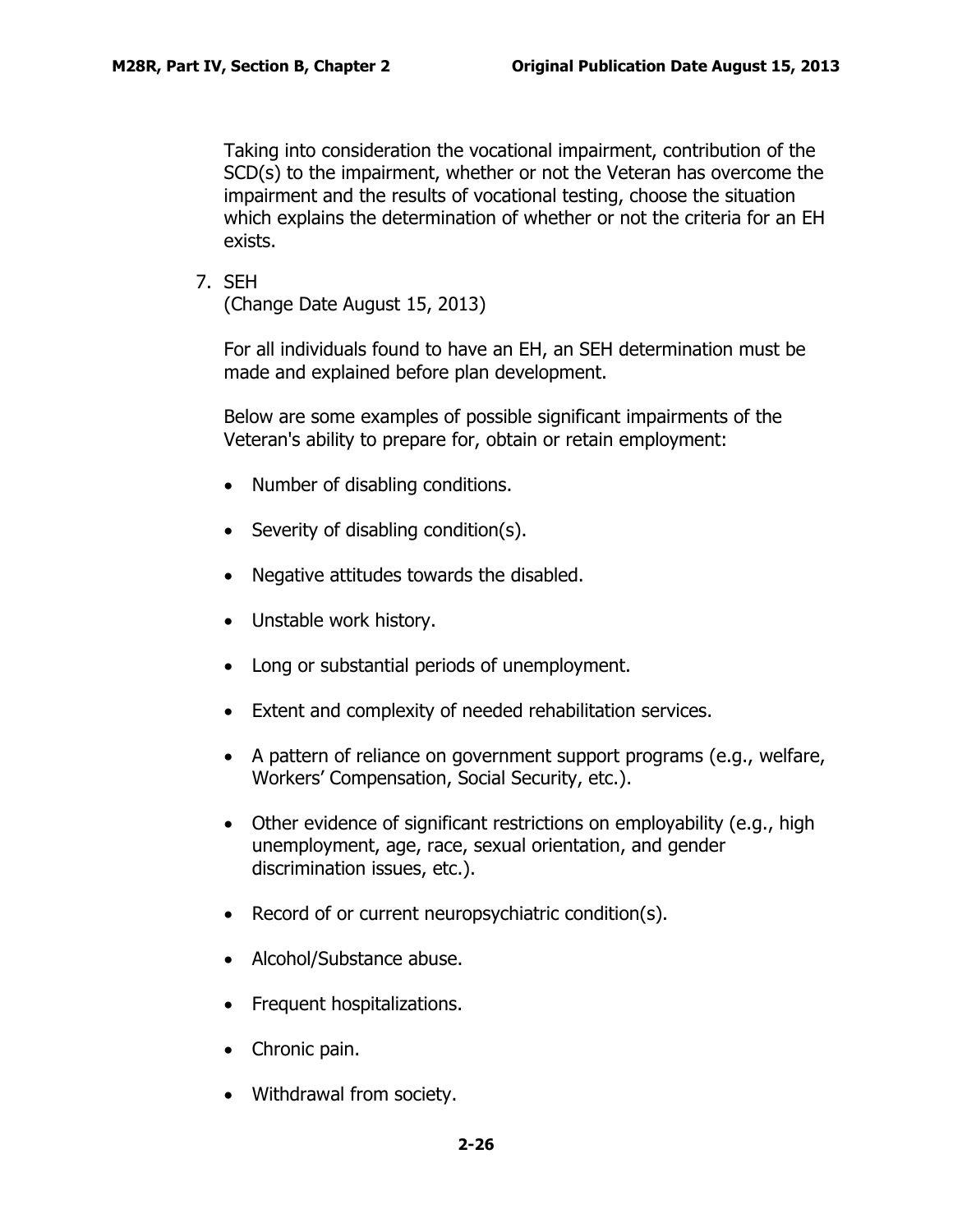- Insufficient education/training for suitable employment.
- Difficulties with communicating.
- Criminal record.

Explain how each factor identified contributes significantly to the impairment of employability. If there is evidence of multiple or significant factors without a decision of SEH, clear and comprehensive explain why the criteria of SEH were not met.

8. Reasons for Prior Case Closure (Change Date July 2, 2014)

As part of the comprehensive entitlement assessment, the VRC will review the reasons a Veteran's or Servicemember's prior Chapter 31 case was closed, if a prior case exists. For rehabilitated cases, the VRC must ensure that a determination for overturning the previous rehabilitation decision is made and explained as required by 38 CFR 21.196(c). For discontinued cases, including cases categorized as MRG closures, the VRC must explore the reasons for prior discontinuance to determine if they have been removed per 38 CFR 21.198(c), and explain the decision.

If the comprehensive evaluation reveals that the reason(s) for prior case closure cannot be removed, regardless of whether the basic entitlement criteria are met, the VRC will inform the Veteran that he/she is not entitled to further benefits because the reasons for prior program closure have not been resolved. This is a negative entitlement determination that must be documented using VAF 28-1902b.

9. Entitlement Determination (Change Date July 2, 2014)

> Select the entitlement determination that resulted from a compilation of the above information and indicates the date the Veteran was notified of the entitlement decision.

> Note: The VRC must promptly provide the individual with a verbal and written notification explaining the determination indicating that they are:

• Entitled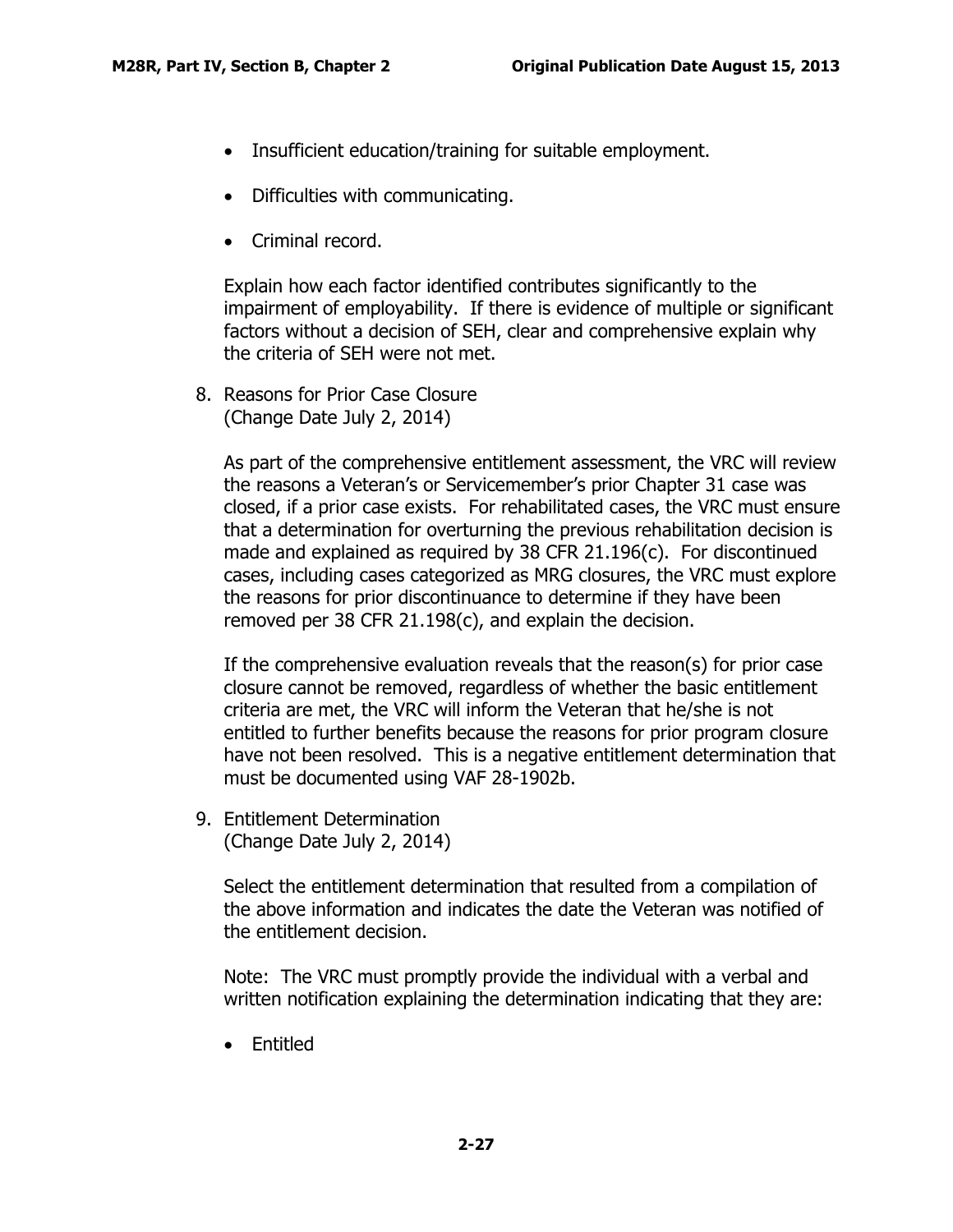- Not Entitled: Reasons for prior discontinuance or rehabilitation not removed
- Not Entitled: No EH
- Not Entitled: No SEH 10 percent SCD
- Not Entitled: No SEH ETD expired
- 10.Feasibility Determination (Change Date August 15, 2013)

The VRC must determine whether achievement of a vocational goal is/is not considered to be reasonably feasible. Areas to address include:

- Is the Veteran physically and mentally stable?
- Have suitable vocational goals been identified?
- Has or will the Veteran receive educational skills to pursue a vocational goal?
- Will use of reduced work tolerance enable completion of a program?

In every case when a VRC has determined that an EH exists, the VRC must also determine whether achievement of a vocational goal is currently reasonably feasible.

If the decision is deferred for additional evaluation, it must be documented on a VAF 28-1902b once the feasibility determination is made.

If current reasonable feasibility cannot be determined and the Veteran meets the criteria for an SEH, an IEEP must be developed.

If not currently reasonably feasible and the Veteran meets the criteria for an SEH, there must be compelling evidence that establishes infeasibility beyond any reasonable doubt. Document the infeasibility determination and evaluate for independent living services.

If not currently reasonably feasible and the VRC determines that the Veteran has no identified IL needs; is unable to participate in a plan of IL services; has a combined SCD rating of 10 percent; or does not meet the criteria for an SEH, the VREO or designee must review the case and concur prior to case closure.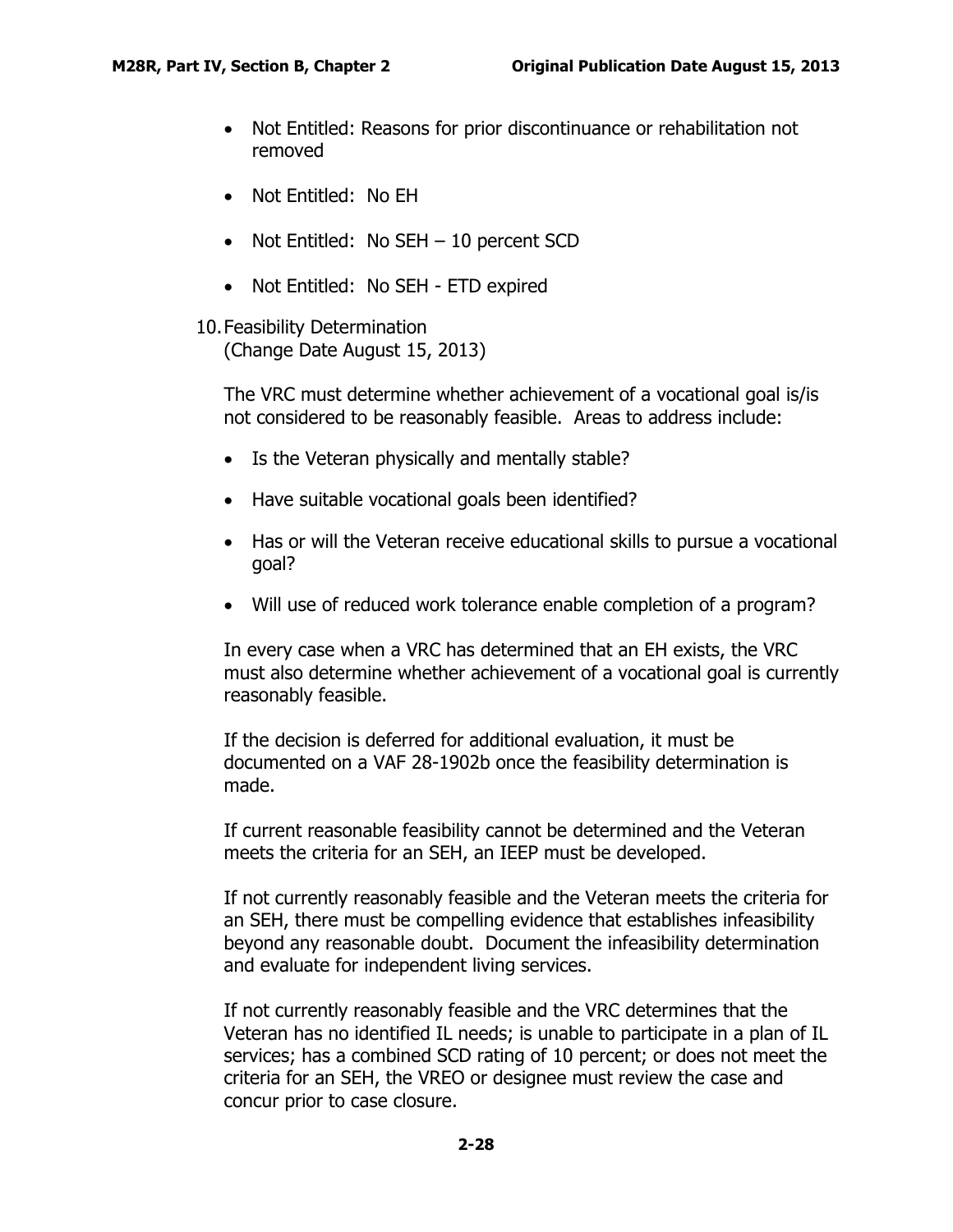11.Next Steps (Change Date August 15, 2013)

The VRC must indicate the next steps in the plan development process on the VAF 28-8606, Notes from Counseling and Next Steps, prior to the conclusion of the initial interview. Review the entitlement, feasibility determination and next steps with the Veteran. Sign and date Part II and place the form in the corresponding VR&E record.

- <span id="page-30-0"></span>2.16 Entitlement Determination Documentation in Corporate WINRS (CWINRS)
	- a. Entitled (Change Date February 9, 2019)

If the Veteran is entitled (38 CFR 21.40), complete the CWINRS Claims Disposition tab – date Veteran was notified of entitlement.

b. Not Entitled (Change Date February 19, 2019)

If Veteran is not entitled, the operator will update the case status in CWINRS by closing the case in Applicant or Evaluation and Planning status with the appropriate reason code and opening Discontinued case status, and inform the Veteran immediately, via VR&E Letter VR-58.

c. Pre-Chapter 31 Salary Documentation for Servicemembers (Change Date August 15, 2013)

The VRC will document the Servicemember's pre-Chapter 31 salary on VAF 28-1902b and in CWINRS; document his/her current rank/pay grade (example: Sergeant First Class, E-7); and his/her pre-Chapter 31 salary as \$0. In CWINRS, use 0000 in the Pre-Chapter 31 salary field to document the Servicemember's Pre-Chapter 31 salary. For more information on documenting information in CWINRS, see M28R.III.A.2.

<span id="page-30-1"></span>2.17 Documents Used to Conduct an Initial Evaluation (Change Date August 15, 2013)

Documentation serves numerous purposes, including:

- Provides the rationale and justification for legal determinations which approve or deny rehabilitation services.
- Serves as a safeguard to prevent waste, fraud or abuse.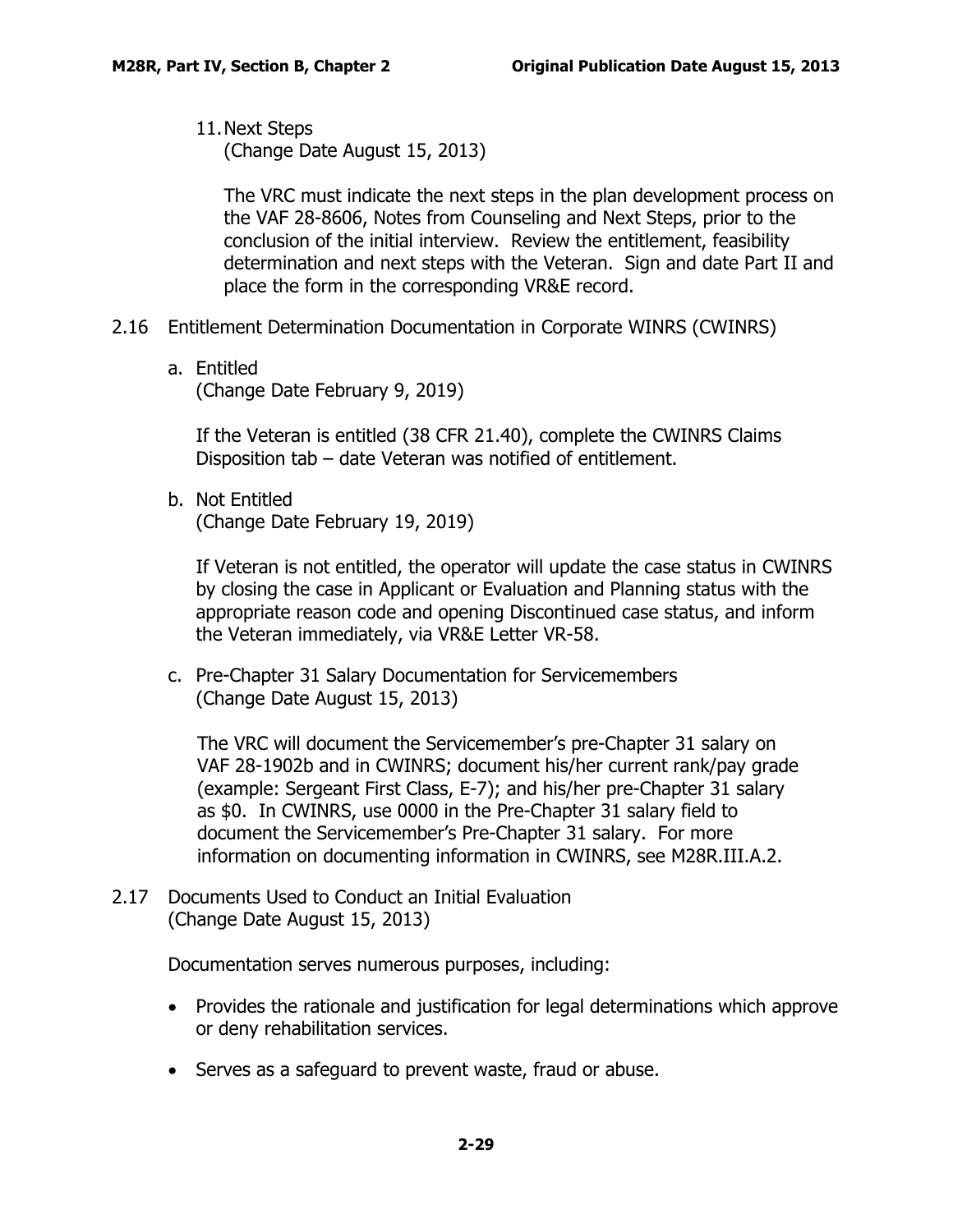- Serves as a record of activities, actions and decisions throughout the rehabilitation process.
- Provides a historical record that the VRC can use to clarify his/her understanding of the individual's case.
- Contains information that may be used in additional evaluation, counseling and planning activities.
- Serves as the basis for reviews to assess the quality of the services provided.
- Provides the basis for rehabilitation planning.
- <span id="page-31-0"></span>a. VA Forms (Change date August 15, 2013)

| Document                         | <b>Description</b>             | Requirement                  |
|----------------------------------|--------------------------------|------------------------------|
| VAF 28-1900, Disabled            | Serves as a formal claim for   | Mandatory - must be signed   |
| <b>Veterans Application for</b>  | Chapter 31 benefits and        | and filed in the VR&E        |
| <b>Vocational Rehabilitation</b> | services.                      | record.                      |
| VAF 28-1902w,                    | Used to collect information    | Mandatory $-$ must be signed |
| <b>Rehabilitation Needs</b>      | about the eligible individual. | and filed in the VR&E        |
| Inventory (RNI)                  |                                | record.                      |
| VAF 29-8739a, Protection of      | Explains processes, rights     | Mandatory - must be signed   |
| <b>Privacy Information</b>       | and responsibilities under     | and filed in the VR&E        |
|                                  | the Privacy Act.               | record.                      |
| VAF 21-4142, Authorization       | Required to request records    | Mandatory (when needed) -    |
| for Release of Information       | from a non-VA source.          | must be signed and filed in  |
|                                  |                                | the VR&E record.             |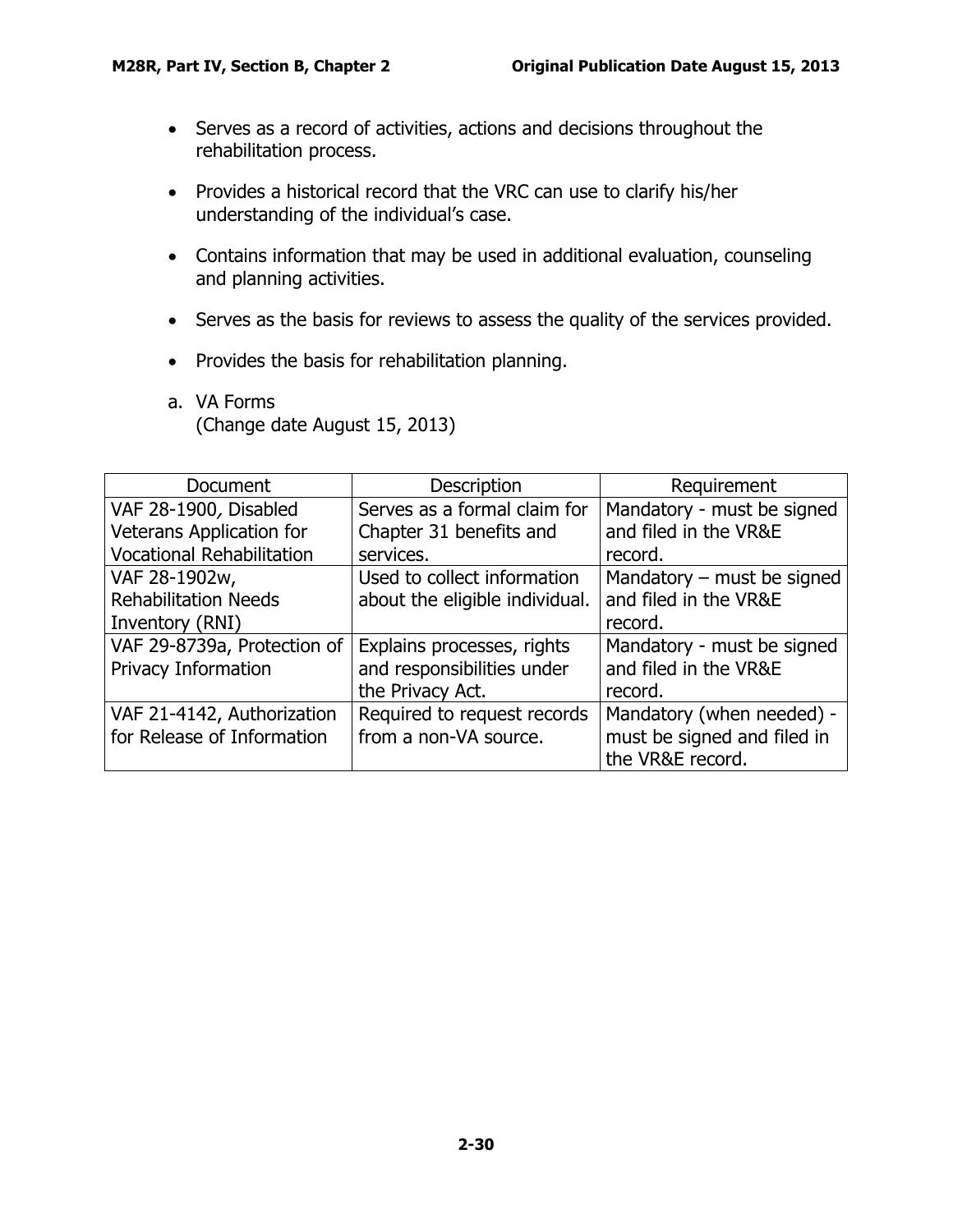| Document                                                                                         | Description                                                                                                                                                 | Requirement                                                                                         |
|--------------------------------------------------------------------------------------------------|-------------------------------------------------------------------------------------------------------------------------------------------------------------|-----------------------------------------------------------------------------------------------------|
| VAF 28-1902c, Counseling<br><b>Record-Test Results</b>                                           | May be used to record test<br>results.                                                                                                                      | Optional - must be signed<br>and filed in the VR&E<br>record.                                       |
| VAF 28-1902b, Counseling<br><b>Record-Narrative Report</b>                                       | Documents information<br>developed during the initial<br>evaluation to explain the<br>entitlement determination<br>and rehabilitation needs.                | Mandatory - must be signed<br>and filed in VR&E record.                                             |
| VAF 28-8606, Notes from<br><b>Counseling and Next Steps</b>                                      | Used to document tasks to<br>be completed and the next<br>appointment.                                                                                      | Mandatory - must be<br>signed, a copy given to the<br>Veteran and original filed in<br>VR&E record. |
| VAF 28-8861, Request for<br>Medical Services - Chapter<br>31                                     | Used to request medical<br>evaluation to assist in<br>assessing functional<br>impairments, feasibility, or<br>documenting reduced work<br>tolerance.        | Mandatory (when needed) -<br>must be filed in the VR&E<br>record.                                   |
| VAF 20-0998, Your Rights<br>to Seek Further Review of<br>our Decision                            | Informs Veteran or<br>Servicemember of his/her<br>appellate rights following an<br>adverse action.                                                          | Mandatory - must be<br>provided to the Veteran and<br>a copy filed in the VR&E<br>record.           |
| VAF 28-0800, Vocational<br>Rehabilitation and<br>Employment (VR&E)<br><b>Program Orientation</b> | Provides the Veteran or<br>Servicemember with a<br>written orientation/overview<br>of the VR&E program.                                                     | Mandatory $-$ must be<br>signed and filed in the<br>VR&E record.                                    |
| VAF 28-1902n, Counseling<br><b>Record-Narrative Report</b><br>(Supplemental Sheet)               | Supplementary<br>documentation for VAF 28-<br>1902b, Counseling Record -<br>Narrative Report, which is<br>used to record vocational<br>exploration actions. | Mandatory or VRC may<br>document the required<br>information in a CWINRS<br>case note.              |

Note: VAFs are located in Appendix O, and CWINRS letters are located in Appendix AF. VRCs may use a CWINRS note in lieu of a VA form as long as the information in the CWINRS note contains all the information requested in the VA form. A VRC may not use a CWINRS note in lieu of a VA form that requires a signature. In addition to using VAF 28-0800, the "VetSuccess for Life" orientation DVD and VetSuccess PowerPoint must be used in all orientation sessions with Veterans and Servicemembers.

<span id="page-32-0"></span>b. CWINRS Letters (Change Date July 2, 2014)